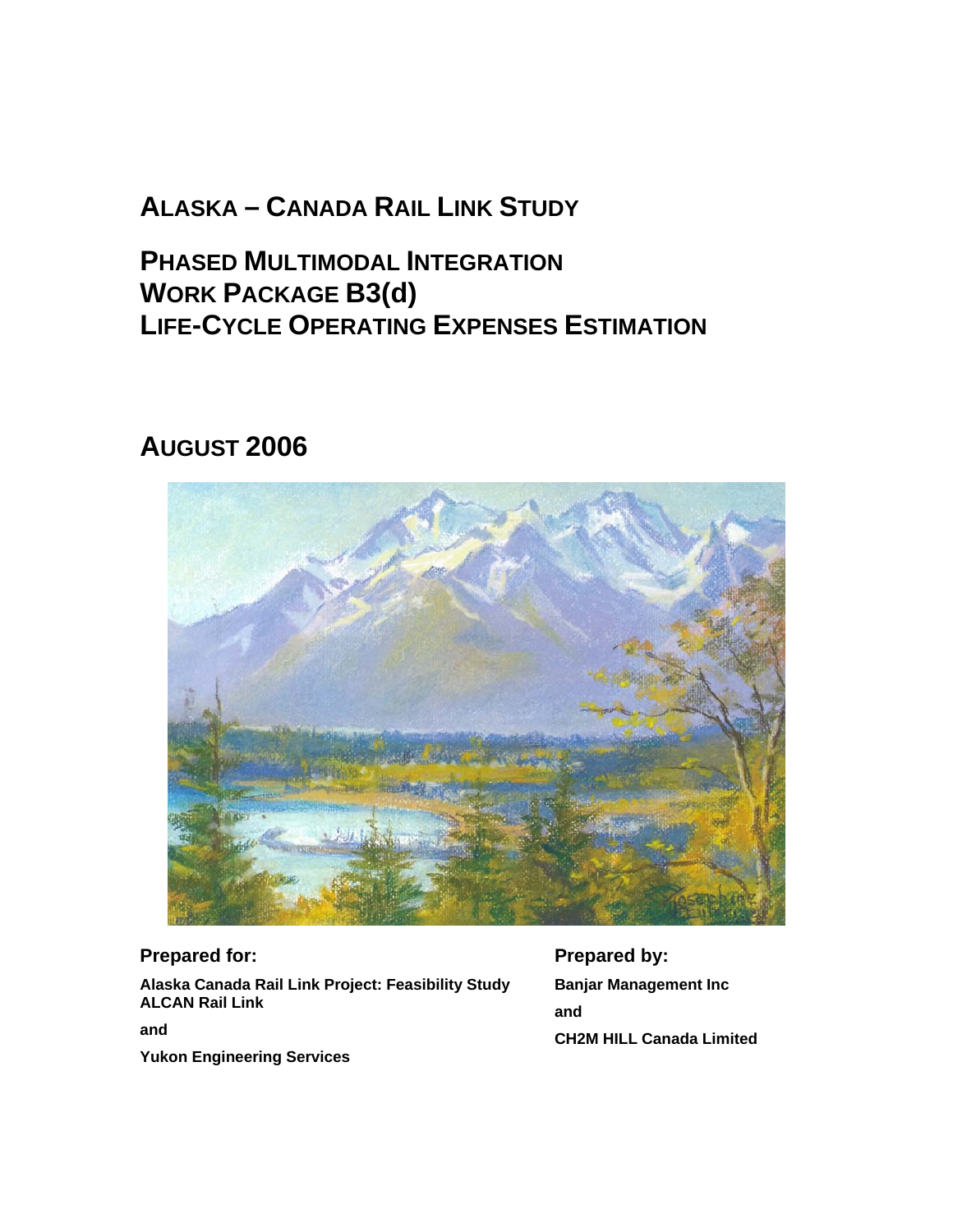# **Table of Contents**

| 1.0  |                                                                                          |    |
|------|------------------------------------------------------------------------------------------|----|
| 2.0  |                                                                                          |    |
| 2.1  |                                                                                          |    |
| 2.2  | Scenario 2 – Port-Mackenzie – Anchorage via Beaver Creek (with Crest Iron Ore) 9         |    |
| 2.3  | Scenario 2a - Port-Mackenzie - Anchorage via Beaver Creek (without Crest Iron Ore)<br>11 |    |
| 2.4  | Scenario 3 – Port-Mackenzie – Anchorage via Ladue River (with Crest Iron Ore)  13        |    |
| 2.5  | Scenario 3a – Port-Mackenzie – Anchorage via Ladue River (without Crest Iron Ore)<br>15  |    |
| 2.6  |                                                                                          |    |
| 2.7  |                                                                                          |    |
| 2.8  |                                                                                          |    |
| 2.9  |                                                                                          |    |
| 2.10 |                                                                                          |    |
| 3.0  |                                                                                          | 27 |

# **Figures**

# **Tables**

| Table 2.1 - Total Life-Cycle Rail Operating Expenses (Skagway - No Crest)  8                                                                                            |
|-------------------------------------------------------------------------------------------------------------------------------------------------------------------------|
| Table 2.2 - Total Life-Cycle Rail Operating Expenses (Port Mackenzie via Beaver Creek - with                                                                            |
| Table 2.3 - Total Estimated Undiscounted Life-Cycle Operating Expenses (Port Mackenzie via                                                                              |
| 10                                                                                                                                                                      |
| Table 2.4 - Total Life-Cycle Rail Operating Expenses (Port Mackenzie via Beaver Creek - without                                                                         |
|                                                                                                                                                                         |
|                                                                                                                                                                         |
| Table 2.6 - Total Life-Cycle Rail Operating Expenses (Port Mackenzie via Ladue River - with                                                                             |
|                                                                                                                                                                         |
| Table 2.7 - Total Estimated Undiscounted Life-Cycle Costs (Port Mackenzie via Ladue River -                                                                             |
|                                                                                                                                                                         |
|                                                                                                                                                                         |
| Table 2.9 - Total Estimated Undiscounted Life-Cycle Costs (Port Mackenzie via Ladue River -                                                                             |
|                                                                                                                                                                         |
| Table 2.10 - Total Life-Cycle Rail Operating Expenses (Haines - with Crest)  17<br>Table 2.11 - Total Estimated Undiscounted Life-Cycle Costs (Haines - with Crest)  18 |
| Table 2.12 - Total Life-Cycle Rail Operating Expenses (Haines - without Crest)  19                                                                                      |
| Table 2.13 - Total Estimated Undiscounted Life-Cycle Operating Expenses (Haines - without                                                                               |
|                                                                                                                                                                         |
| Table 2.14 - Total Life-Cycle Rail Operating Expenses (Hyder-Stewart - without Crest) 21                                                                                |
| Table 2.15 - Total Estimated Undiscounted Life-Cycle Operating Expenses (Hyder-Stewart -                                                                                |
| Table 2.16 - Total Life-Cycle Rail Operating Expenses (Prince Rupert - with Crest) 23                                                                                   |
| Table 2.17 - Total Estimated Undiscounted Life-Cycle Operating Expenses (Prince Rupert - with                                                                           |
|                                                                                                                                                                         |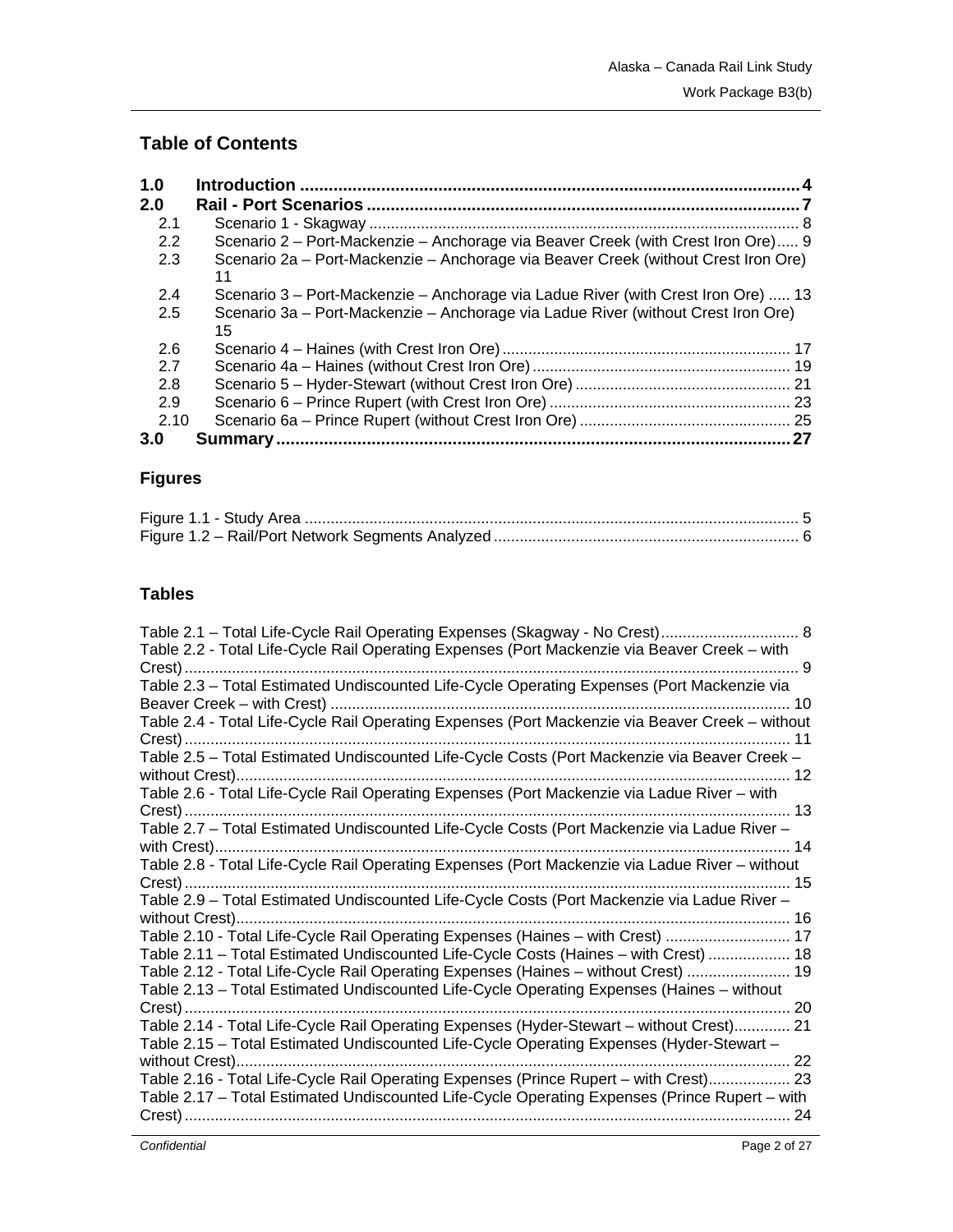| Table 2.18 - Total Life-Cycle Rail Operating Expenses (Prince Rupert – without Crest) 25 |  |
|------------------------------------------------------------------------------------------|--|
| Table 2.19 - Total Estimated Undiscounted Life-Cycle Operating Expenses (Prince Rupert - |  |
|                                                                                          |  |
|                                                                                          |  |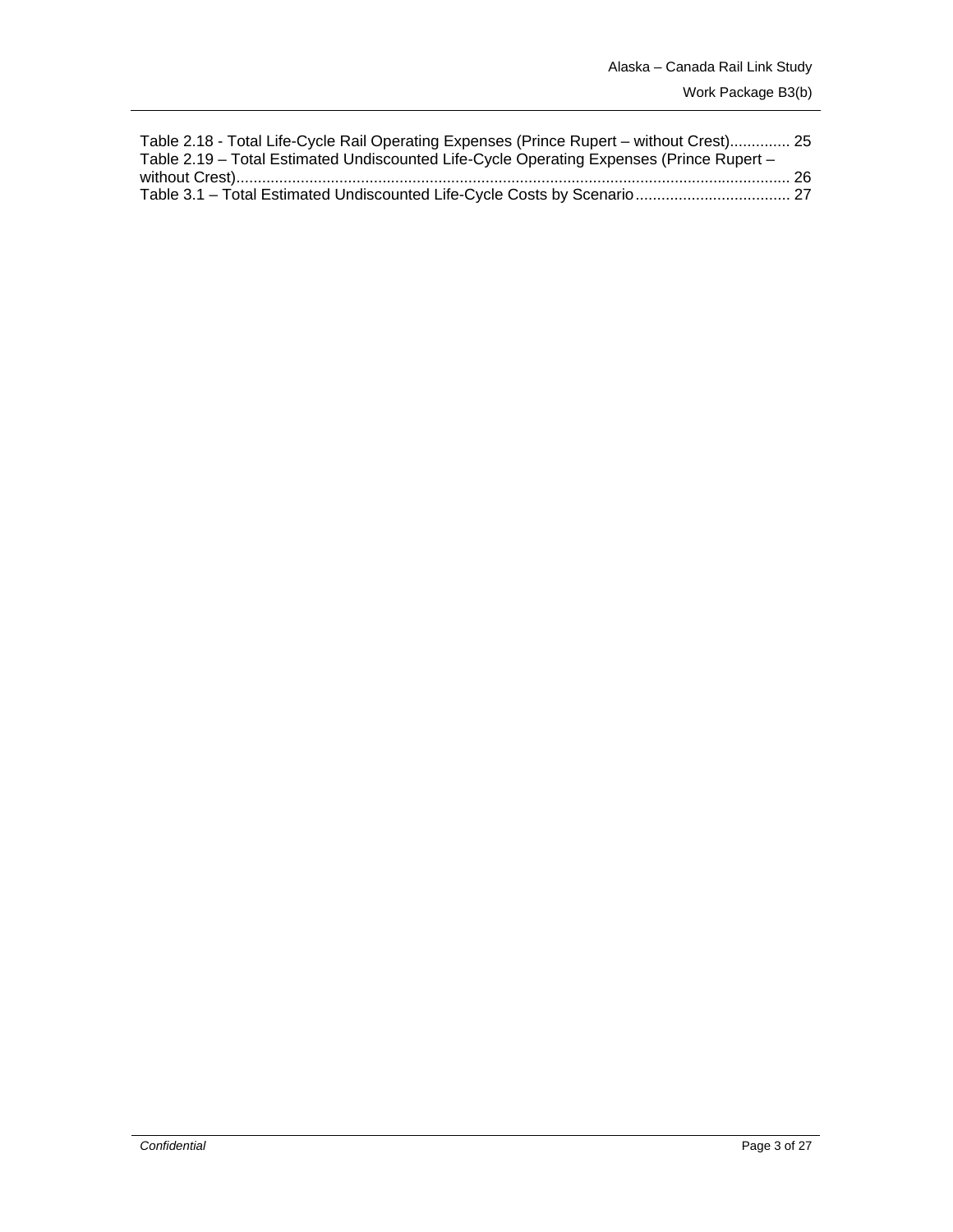#### **1.0 Introduction**

This study is part of The Alaska Canada Rail Link (ALCAN Rail Link) Feasibility Study Project. One of the primary functions of a proposed rail link through Northern British Columbia, the Yukon and Alaska (**Figure 1.1**) would be to lower transportation costs throughout the region. As the economies of this region are largely resource based, rail traffic projections are composed of outbound resources traveling to market and re-supply materials for consumption by the domestic and resource economies.

The development of the region's rich natural resources is dependent on the ability to move resources, in a cost effective way, from their origins to market. These markets, in some cases, will be within North America and can be transported to the larger North American rail network via the ALCAN Rail Link. Many other markets, however, are located off-shore and resources moving to these destinations will travel via deep sea ship.

This document, work package B3(d), reports the life-cycle operating expenses for a series of rail-port scenarios developed to serve these ocean based trips in constant U\$ 2006 prices over a 50 year analysis period. Under separate cover, work package B3(b) Life-Cycle Capital Cost Estimation and work package B3(f) Life-Cycle Cost of Service Estimation provide similar estimates of capital costs and unit costs of service. Data used to estimate the capital cost, operating expenses and unit costs of service were provided by the ALCAN Rail Link Project Team.

All rail-port scenarios include the ALCAN Rail Link mainline, spurs to access ports or resources and a destination port facility. Rail-port scenarios are consistent between the reports on work packages B3(b/d/f). A map of all rail network and port facilities considered is provided below in **Figure 1.2**.

Traffic projections from the project team were used to estimate rail traffic volumes throughout the entire rail network and traffic bound for the destination port. Port facility concepts were then developed to reflect the volume of projected traffic. In some scenarios rail traffic from the Crest Iron Ore Mine was included, owing to the large volume of traffic generated by this mine development, it has a significant impact on the port facilities proposed. A more complete description of projected traffic is provided in Section 2.0 the work package B3(b) report, entitled Life-Cycle Capital Cost Estimation.

The following ten scenarios were analyzed in the B3(b/d/f) work packages, a more complete description of each scenario is provided in Section 3.0 of the report on work package B3(b).

- ¾ Scenario 1 Skagway (without Crest)
- $\triangleright$  Scenario 2 Port Mackenzie Anchorage via Beaver Creek (with Crest)
- ¾ Scenario 2a Port Mackenzie Anchorage via Beaver Creek (without Crest)
- $\triangleright$  Scenario 3 Port Mackenzie Anchorage via Ladue River (with Crest)
- $\triangleright$  Scenario 3a Port Mackenzie Anchorage via Ladue River (without Crest)
- $\triangleright$  Scenario 4 Haines (with Crest)
- ¾ Scenario 4a Haines (without Crest)
- $\triangleright$  Scenario 5 Hyder-Stewart (without Crest)
- ¾ Scenario 6 Prince Rupert (with Crest)
- Scenario 6a Prince Rupert (without Crest)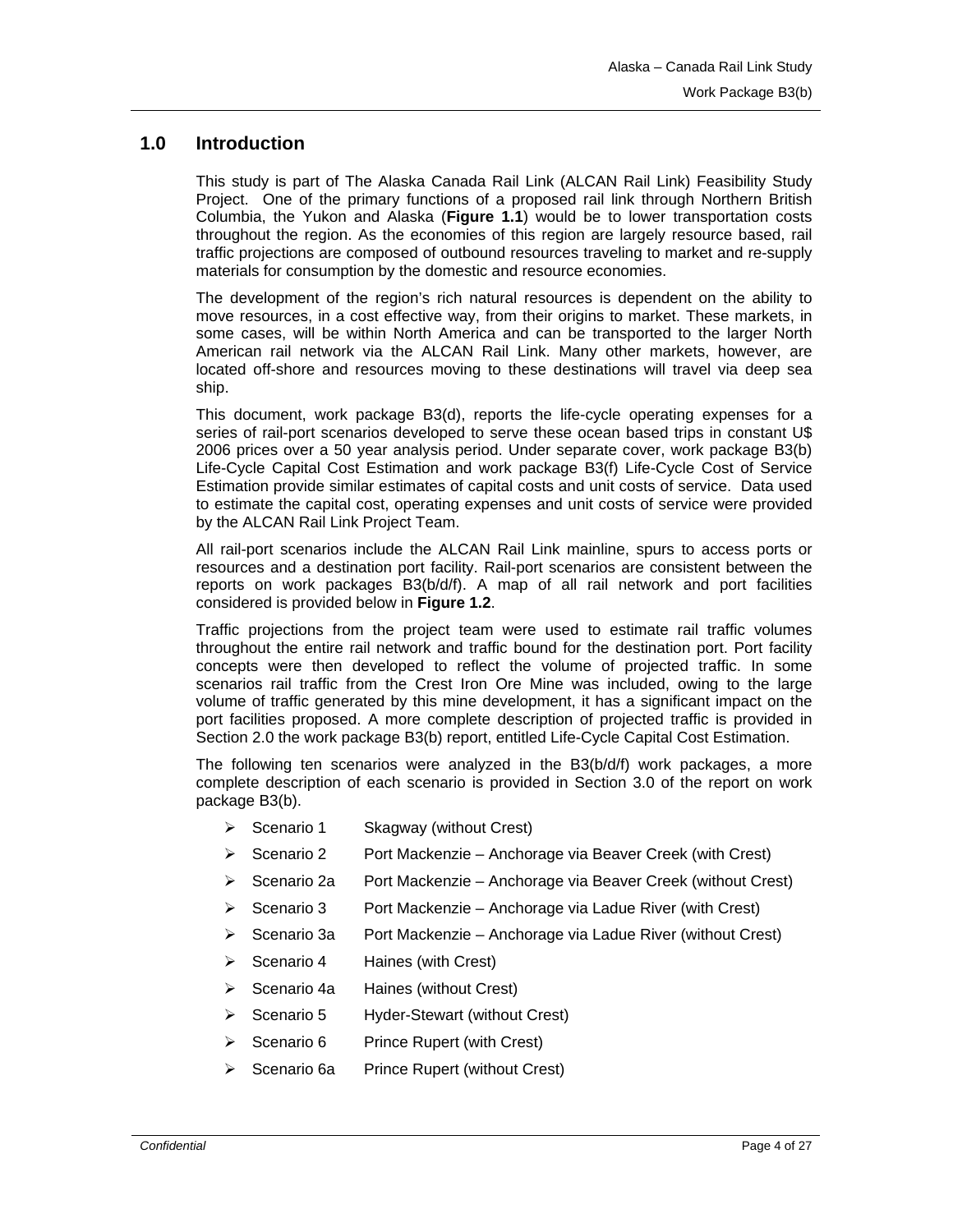Operating expenses for each of the assessed scenarios were developed from two sources. Rail network operating expenses, including rail traffic destined for both the port and other segments of the network, were extracted from the rail cost model developed by Innovative Scheduling under work package B3(c/e). As part of the Innovative Scheduling rail cost model a set of three management strategies were developed that resulted in differing operating expenses. A description of these management strategies is provided in the Alaska Canada Rail Link Feasibility Study Cost Analysis Report as part of work package B3(c/e).

Port terminal operating expenses were estimated by Banjar Management based on projected traffic volumes, engineering judgment and work completed by Banjar Management in work packages B2(a/d/g).



**Figure 1.1 -** Study Area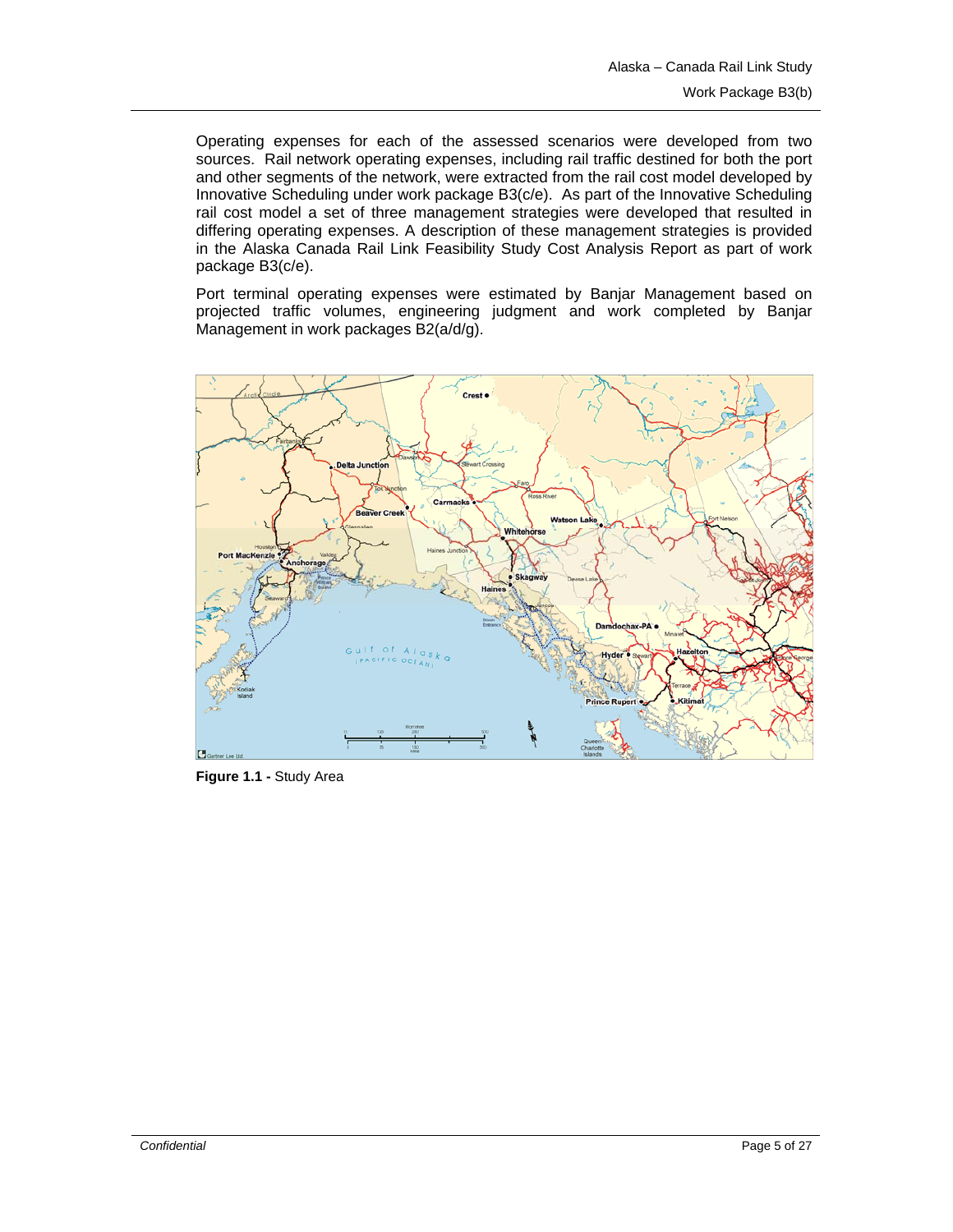

**Figure 1.2 –** Rail/Port Network Segments Analyzed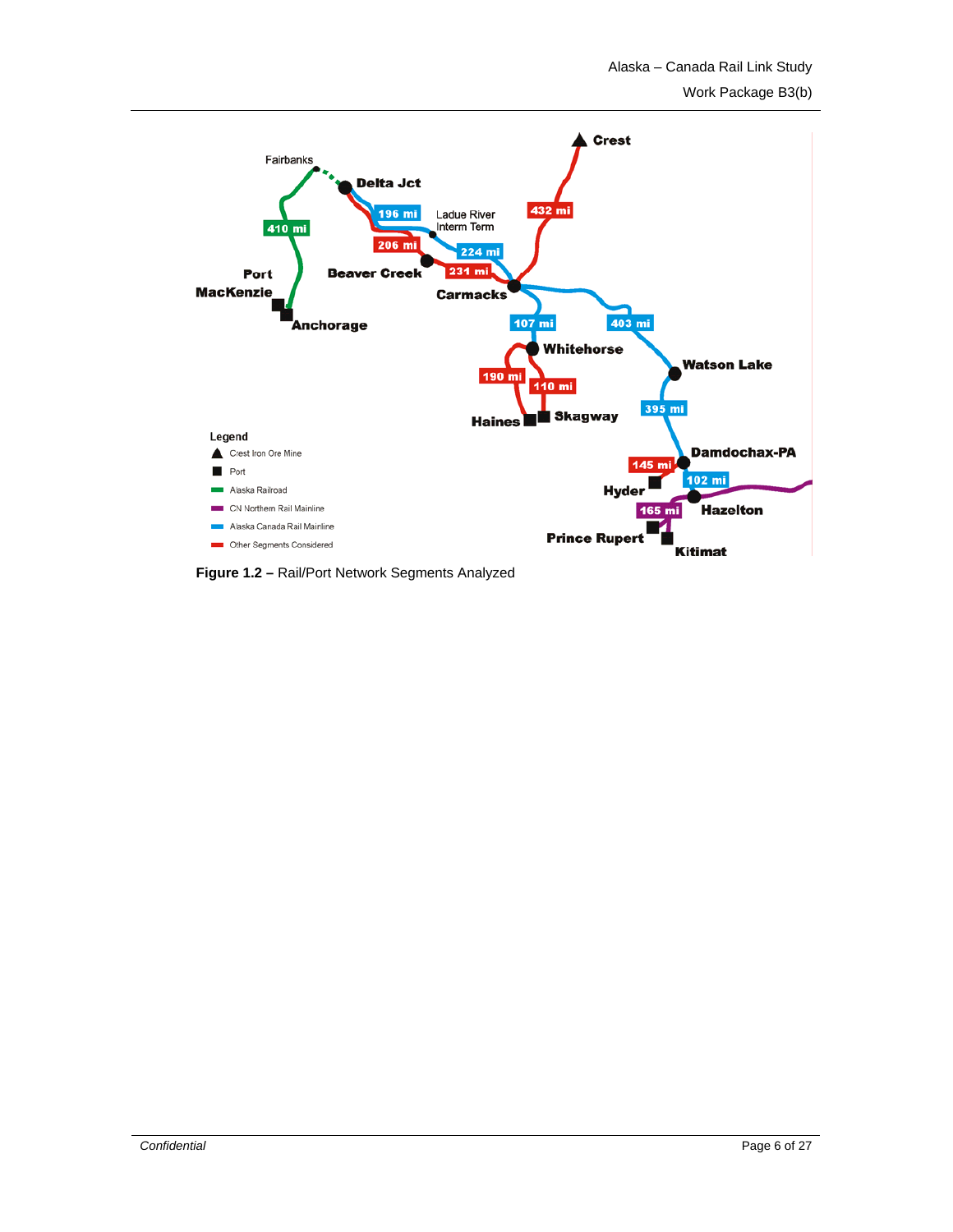# **2.0 Rail - Port Scenarios**

The following section reports the rail and port operating expenses for each of the scenarios assessed as part of this work package. Rail operating expenses have been broken down into a series of sub-accounts to provide insight into their allocation, including:

- Maintenance of Way
- Maintenance of Equipment
- **Labor**
- **Locomotive Costs**
- Car Hire
- **Other Transportation Expenses**
- General & Administration

Port operating expenses are also reported for the port or by terminal if multiple terminals are proposed. Issues that could significantly influence the operating expenses of the proposed terminals are commented upon. Operational expenses at bulk terminals (coal/iron ore/mineral concentrates) generally are composed of labour, operating and maintenance expenses, and terminal overhead including management.

From experience with other port cost models it is estimated that operating expenses make up in the range of 30% to 40% of the total unit cost of marine terminal activity. This range was used in conjunction with the estimated capital costs and the level of operating traffic volume to derive the estimated unit operating cost of each terminal considered in each of the scenarios. These estimates were applied on a port - by - port and terminal specific basis in the comparative economic analysis.

In the case of the short lived pipe traffic, it was assumed that existing infrastructure would be used and operational expenses would comprise largely of port handling changes.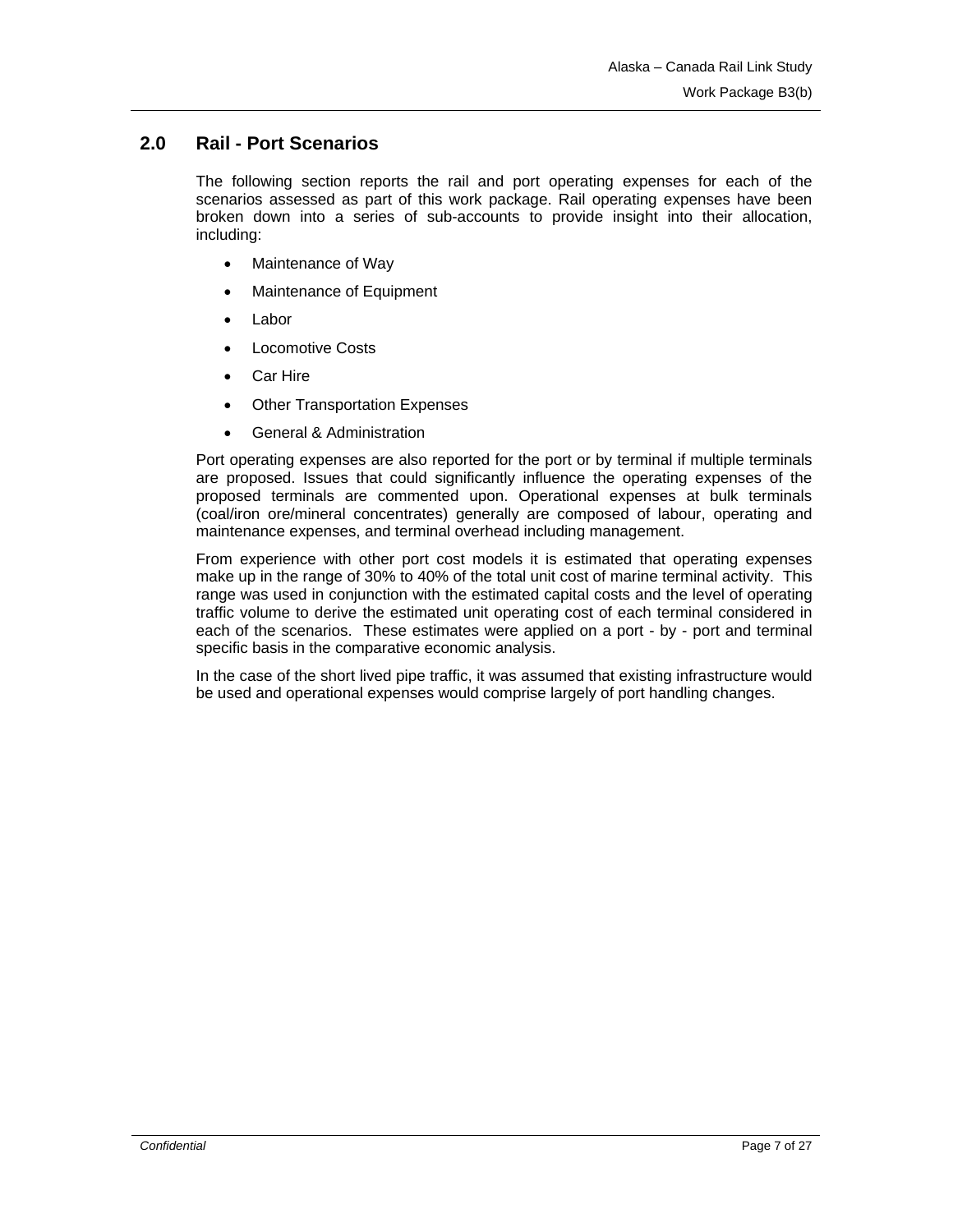## **2.1 Scenario 1 - Skagway**

In Scenario 1, the ALCAN Rail Link mainline would be developed via Ladue River and Watson Lake connecting Hazelton (connection to the existing CN Rail Northern Mainline) to Delta Junction (connection to the Alaska Railroad). A spur at Carmacks would head south to Whitehorse and then to Skagway via an upgraded White Pass Railway. To accommodate the projected 3-5m tons of non-Crest traffic forecasted as part of this scenario, a significant port facility would be required at Skagway.

Total undiscounted operating expenses, for the entire rail network have been estimated for Scenario 1 and are presented below in **Table 2.1.** 

| <b>Skagway Operating Expenses without Crest</b>                  |                            |         |         |  |  |
|------------------------------------------------------------------|----------------------------|---------|---------|--|--|
| (in U\$ millions 2006 over 50 years)                             | <b>Management Strategy</b> |         |         |  |  |
|                                                                  |                            |         | 3       |  |  |
| Maintenance of Way                                               | \$2,283                    | \$2,372 | \$2,463 |  |  |
| Maintenance of Equipment                                         | \$238                      | \$293   | \$278   |  |  |
| Labor                                                            | \$434                      | \$806   | \$902   |  |  |
| Locomotive Fuel                                                  | \$1,442                    | \$1,832 | \$2,256 |  |  |
| Car Hire & Locomotive Purchases                                  | \$832                      | \$803   | \$732   |  |  |
| <b>Other Transportation Expenses</b>                             | \$236                      | \$394   | \$568   |  |  |
| General & Administration                                         | \$254                      | \$282   | \$293   |  |  |
| <b>Total Operating Expenses</b><br>\$7,492<br>\$5,718<br>\$6,782 |                            |         |         |  |  |

**Table 2.1 –** Total Life-Cycle Rail Operating Expenses (Skagway - No Crest)

As reported in Work Packages B2(d) and B2(g) the Port of Skagway has limited expansion potential due to the lack of incremental back up land and berthing areas, conflicts with the passenger cruise business and the issues of environmental approval for industrial facilities at the mouth of the Skagway River.

No port scenario was envisioned that could handle 3-5 million tones of bulk and pipe traffic through the Port of Skagway without significant impacts on adjacent port uses. Therefore, the reduced volume scenario presented in 3.1.2 of the "Life-Cycle Capital Cost Estimation" report was used to estimate undiscounted life-cycle port operating expenses in the magnitude of U\$ 500 million.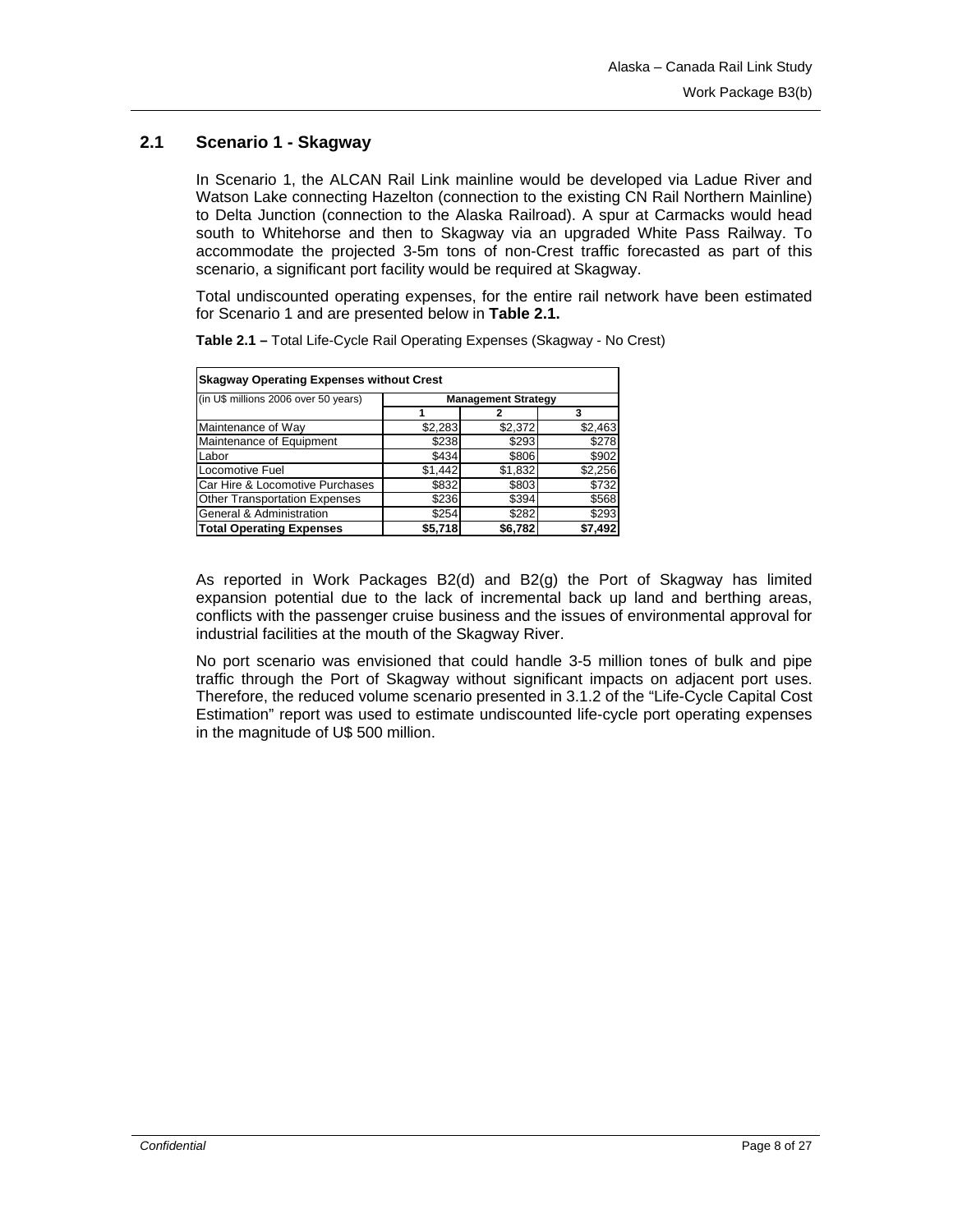## **2.2 Scenario 2 – Port-Mackenzie – Anchorage via Beaver Creek (with Crest Iron Ore)**

In Scenario 2, the ALCAN Rail Link mainline would be developed via Beaver Creek and Watson Lake connecting Hazelton (connection to the existing CN Rail Northern Mainline) to Delta Junction (connection to the Alaska Railroad). A spur at Carmacks would head south to Whitehorse but no connection to the existing White Pass Railway route would be developed. A second spur, also from Carmacks, would head north to the Crest Iron Ore Mine. From Delta Junction west, rail traffic would use the Alaska Railroad network to connect to Anchorage, development of a short spur to Port Mackenzie would be required. At Port Mackenzie a port facility would be developed to handle approximately 28m tons of projected Crest Iron Ore. An additional 3-5m tons of non-Crest traffic would be shared between existing port sites in Port Mackenzie and Anchorage. Proposed port facility improvements would be as per Scenario 2 in work package B3(b).

## **2.2.1 Rail Network Operating Expenses**

Total undiscounted operating expenses, including maintenance of way, maintenance of equipment, labour, locomotive fuel, car hire, other transportation expenses, general and administration have been estimated for Scenario 2 and are presented below in **Table 2.2**.

| Table 2.2 - Total Life-Cycle Rail Operating Expenses (Port Mackenzie via Beaver Creek - with |  |
|----------------------------------------------------------------------------------------------|--|
| Crest)                                                                                       |  |

| Port MacKenzie via Beaver Creek Operating Expenses with Crest       |                            |         |          |  |  |
|---------------------------------------------------------------------|----------------------------|---------|----------|--|--|
| (in U\$ millions 2006 over 50 years)                                | <b>Management Strategy</b> |         |          |  |  |
|                                                                     |                            | 2       | 3        |  |  |
| Maintenance of Way                                                  | \$4,396                    | \$4,568 | \$4,744  |  |  |
| Maintenance of Equipment                                            | \$745                      | \$1,026 | \$1,007  |  |  |
| Labor                                                               | \$1,619                    | \$3,335 | \$3,966  |  |  |
| Locomotive Fuel                                                     | \$7,437                    | \$9,449 | \$11,636 |  |  |
| Car Hire & Locomotive Purchases                                     | \$3,553                    | \$3,441 | \$3,318  |  |  |
| Other Transportation Expenses                                       | \$1,176                    | \$1,943 | \$2,825  |  |  |
| General & Administration                                            | \$400                      | \$514   | \$562    |  |  |
| \$24,277<br>\$28,058<br><b>Total Operating Expenses</b><br>\$19,326 |                            |         |          |  |  |

The longer distance required to access Port Mackenzie, particularly for the large volumes of Crest Iron Ore traffic, results in comparatively higher rail operating expenses relative to closer port locations. Locomotive fuel, Car Hire & Locomotive Purchases and Maintenance of Way expenses make up 70-80% of total rail operating expenses.

## **2.2.2 Port Facility Operating Expenses**

Based on projected combined dry bulk traffic (coal  $+$  iron ore  $+$  other minerals) of 1.35 billion tons at Port Mackenzie over the 50 year analysis period, total undiscounted lifecycle operating expenses are projected at U\$ 5.7 billion. At Anchorage, based on a small projected volume of pipe traffic in years 3-4, total undiscounted life-cycle operating expenses are projected at U\$ 7 million. Operating expenses at Anchorage reflect the port's throughput tariff charges, and thus would include operating expenses and capital recovery. Total operating expenses for Scenario 2 are projected at U\$ 5.7 billion.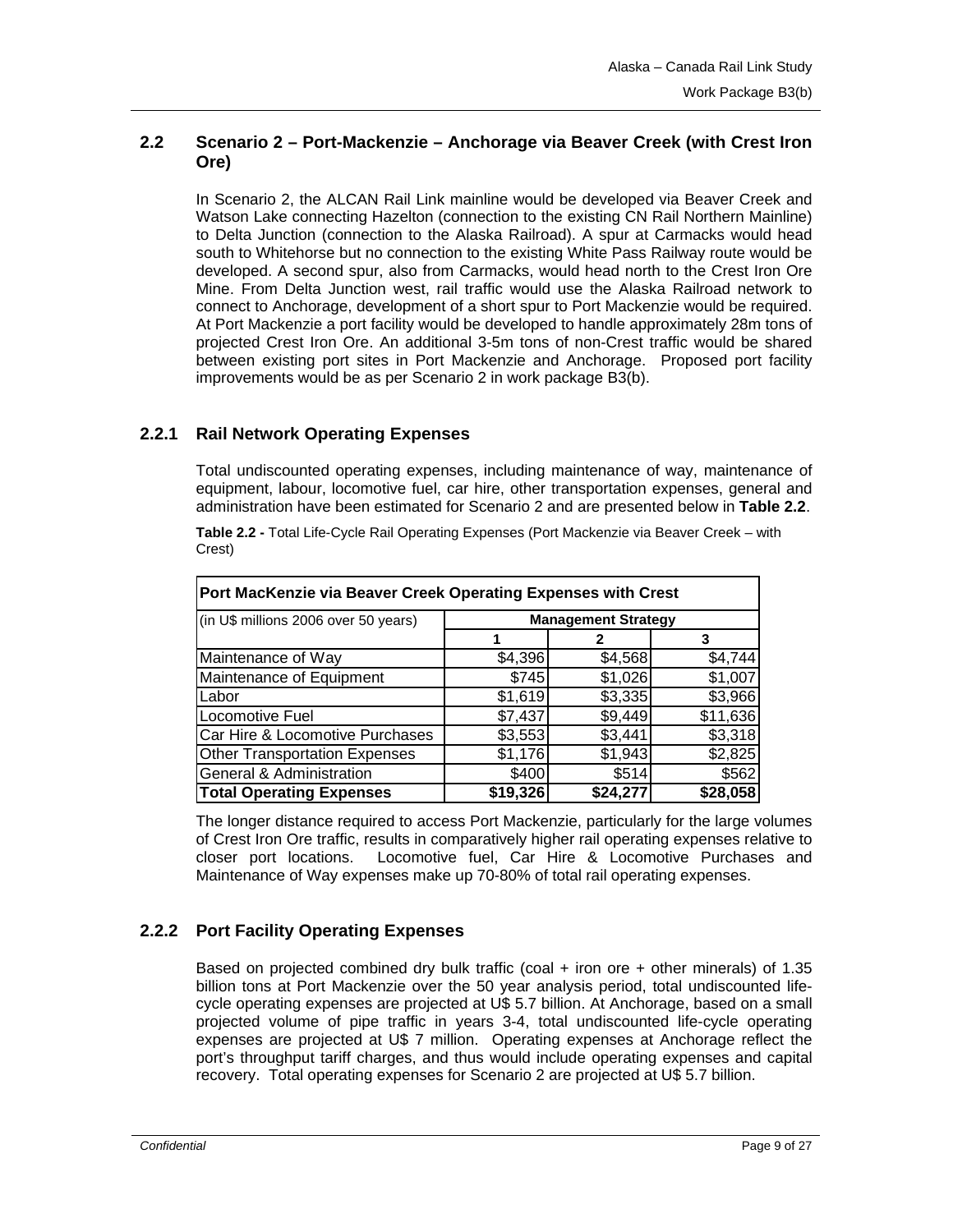# **2.2.3 Operating Expense Summary**

The analysis of Scenario 2 projects undiscounted life-cycle operating expenses at U\$ 24.9-33.7 billion.

**Table 2.3 –** Total Estimated Undiscounted Life-Cycle Operating Expenses (Port Mackenzie via Beaver Creek – with Crest)

|                                              | Estimated Undiscounted Life-Cycle Operating Expenses |                       |                              |  |
|----------------------------------------------|------------------------------------------------------|-----------------------|------------------------------|--|
| Port Mackenzie via Beaver Creek (with Crest) | <b>Management Strategy 1</b>                         | Management Strategy 2 | <b>Management Strategy 3</b> |  |
|                                              | (U\$ millions)                                       | (U\$ millions)        | (U\$ millions)               |  |
| <b>Rail Network Operations</b>               |                                                      |                       |                              |  |
| Maintenance of Way                           | \$4,396                                              | \$4,568               | \$4.744                      |  |
| Maintenance of Equipment                     | \$745                                                | \$1.026               | \$1,007                      |  |
| Labor                                        | \$1,619                                              | \$3,335               | \$3,966                      |  |
| Locomotive Fuel                              | \$7,437                                              | \$9,449               | \$11,636                     |  |
| Car Hire & Locomotive Purchase               | \$3,553                                              | \$3,441               | \$3,318                      |  |
| <b>Other Transportation Expenses</b>         | \$1,176                                              | \$1,943               | \$2,825                      |  |
| General & Administration                     | \$400                                                | \$514                 | \$562                        |  |
| <b>Sub Total</b>                             | \$19,326                                             | \$24,277              | \$28,058                     |  |
| <b>Port Facility Operations</b>              |                                                      |                       |                              |  |
| Port Mackenzie (Bulk)                        |                                                      | \$5,659               |                              |  |
| Port of Anchorage (Pipe)                     |                                                      | \$7                   |                              |  |
| <b>Sub Total</b>                             |                                                      | \$5,667               |                              |  |
| <b>Total Operating Expenses</b>              | \$24,993                                             | \$29,944              | \$33,724                     |  |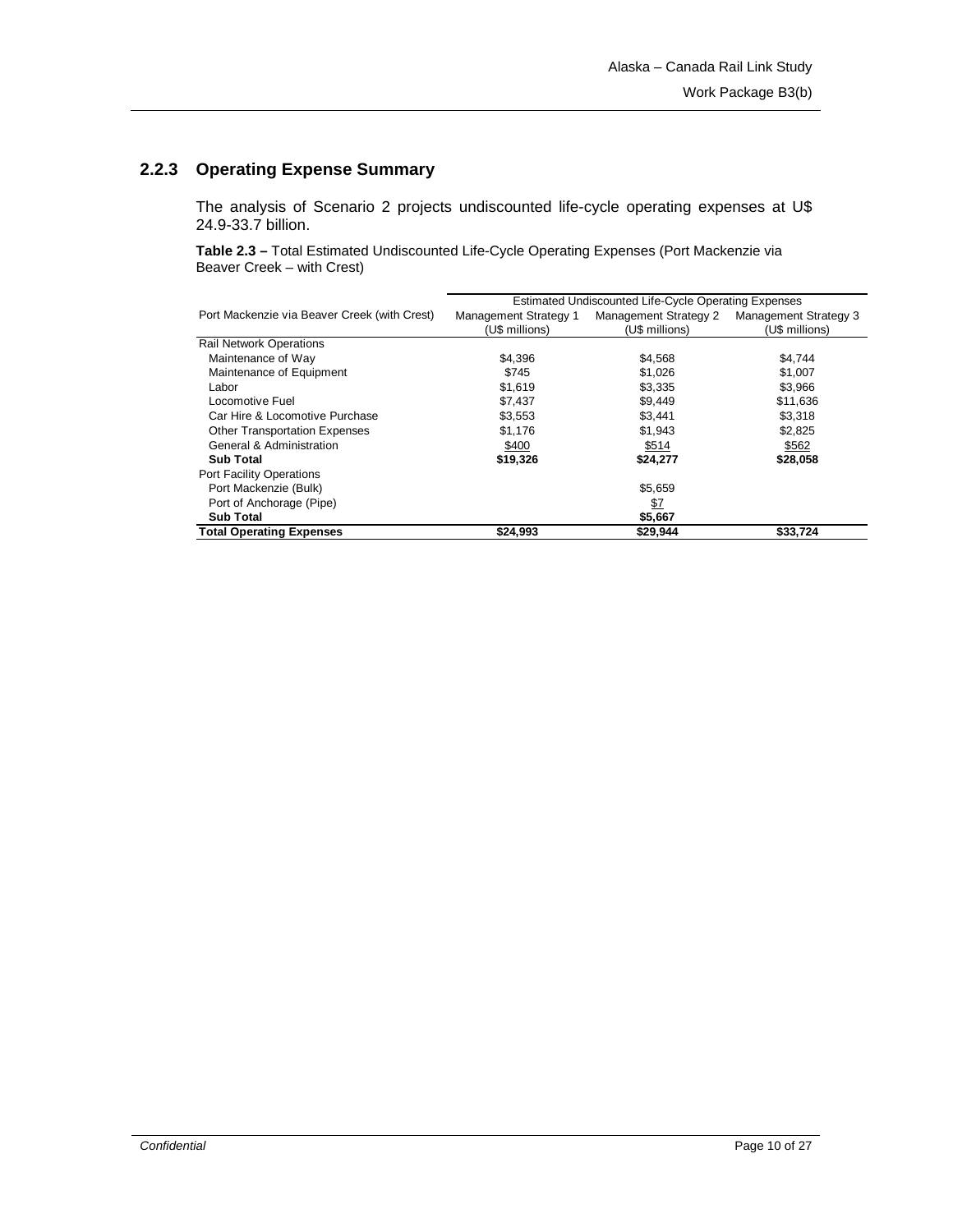## **2.3 Scenario 2a – Port-Mackenzie – Anchorage via Beaver Creek (without Crest Iron Ore)**

In Scenario 2a, the ALCAN Rail Link mainline would be developed via Beaver Creek and Watson Lake connecting Hazelton (connection to the existing CN Rail Northern Mainline) to Delta Junction (connection to the Alaska Railroad). A spur at Carmacks would head south to Whitehorse but no connection to the existing White Pass Railway route would be developed. From Delta Junction west, rail traffic would use the existing Alaska Railroad network to connect to Anchorage. 3-5m tons of non-Crest traffic would be handled at the existing port sites at Port Mackenzie and Anchorage. Proposed port facility improvements would be as per Scenario 2a in work package B3(b).

#### **2.3.1 Rail Network Operating Expenses**

Total undiscounted operating expenses, including maintenance of way, maintenance of equipment, labour, locomotive fuel, car hire, locomotive purchase, other transportation expenses, general and administration have been estimated for Scenario 2a and are presented below in **Table 2.4**.

**Table 2.4 -** Total Life-Cycle Rail Operating Expenses (Port Mackenzie via Beaver Creek – without Crest)

| Port MacKenzie via Beaver Creek Operating Expenses without Crest |                            |         |         |  |
|------------------------------------------------------------------|----------------------------|---------|---------|--|
| (in U\$ millions 2006 over 50 years)                             | <b>Management Strategy</b> |         |         |  |
|                                                                  |                            | 2       | 3       |  |
| Maintenance of Way                                               | \$2,283                    | \$2,372 | \$2,463 |  |
| Maintenance of Equipment                                         | \$205                      | \$248   | \$248   |  |
| Labor                                                            | \$453                      | \$783   | \$929   |  |
| Locomotive Fuel                                                  | \$1,605                    | \$2,040 | \$2,512 |  |
| Car Hire & Locomotive Purchases                                  | \$729                      | \$698   | \$664   |  |
| <b>Other Transportation Expenses</b>                             | \$259                      | \$424   | \$617   |  |
| General & Administration                                         | \$254                      | \$280   | \$294   |  |
| <b>Total Operating Expenses</b><br>\$5,789<br>\$6,845<br>\$7,728 |                            |         |         |  |

The longer distance required to access Port Mackenzie results in comparatively higher rail operating expenses relative to closer port locations. Locomotive fuel, Car Hire & Locomotive Purchases and Maintenance of Way expenses make up around 80% of total rail operating expenses.

# **2.3.2 Port Facility Operating Expenses**

Based on projected combined dry bulk traffic (coal + other minerals) of 82 million tons at Port Mackenzie over the 50 year analysis period, total undiscounted operating expenses are projected at U\$ 1.1 billion. At Anchorage, based on a small projected volume of pipe traffic in years 3-4, total undiscounted operating expenses are projected at U\$ 7 million. Operating expenses at Anchorage reflect the port's throughput tariff charges, and thus would include operating expenses and capital recovery. Total operating expenses for Scenario 2a are projected at U\$ 1.1 billion.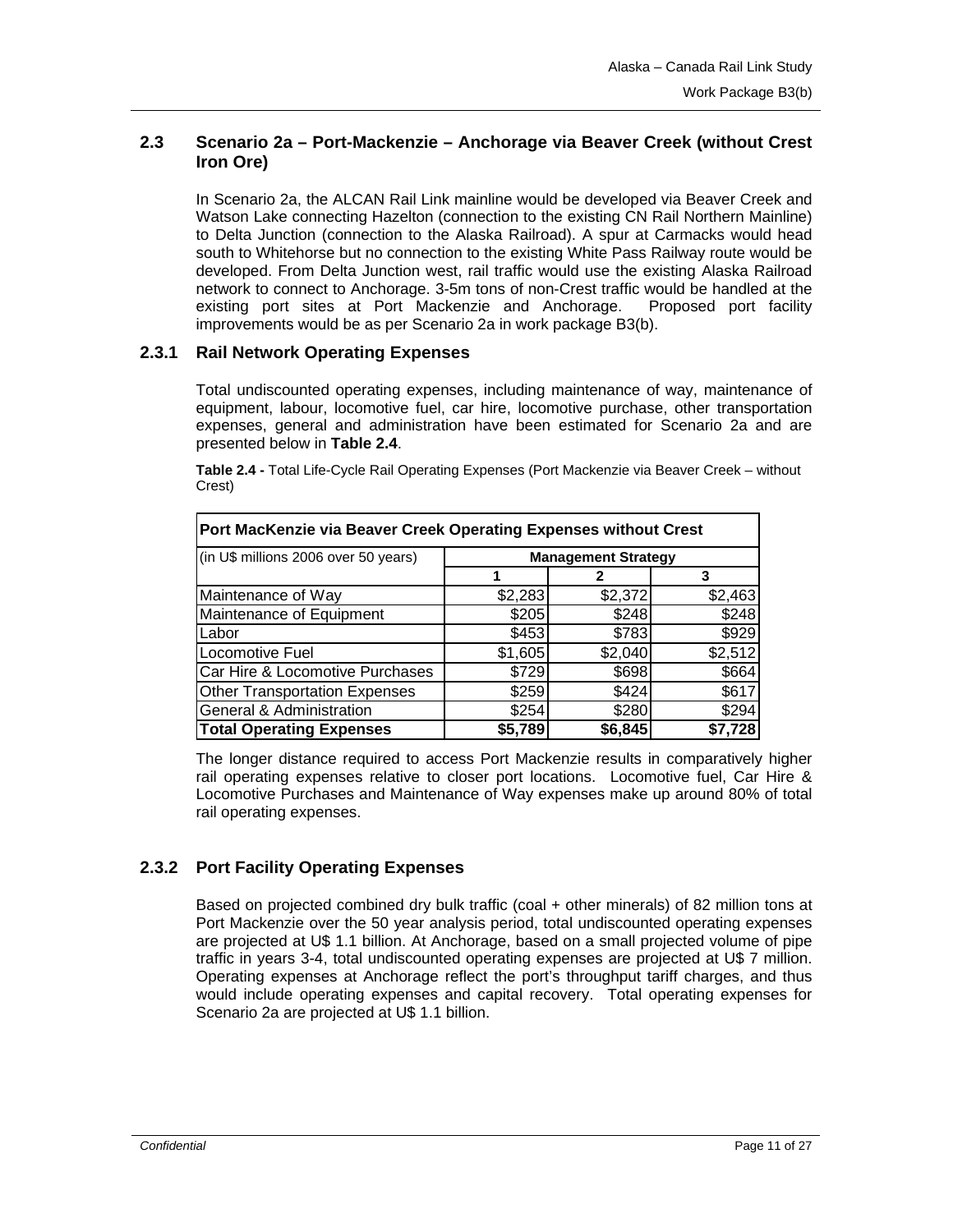# **2.3.3 Operating Expense Summary**

The analysis of Scenario 2a projects undiscounted life-cycle operating expenses at U\$ 6.9-8.8 billion.

**Table 2.5 –** Total Estimated Undiscounted Life-Cycle Costs (Port Mackenzie via Beaver Creek – without Crest)

| Port Mackenzie via Beaver Creek      | Estimated Undiscounted Life-Cycle Operating Expenses |                       |                              |  |
|--------------------------------------|------------------------------------------------------|-----------------------|------------------------------|--|
| (without Crest)                      | <b>Management Strategy 1</b>                         | Management Strategy 2 | <b>Management Strategy 3</b> |  |
|                                      | (U\$ millions)                                       | (U\$ millions)        | (U\$ millions)               |  |
| <b>Rail Network Operations</b>       |                                                      |                       |                              |  |
| Maintenance of Way                   | \$2,283                                              | \$2,372               | \$2,463                      |  |
| Maintenance of Equipment             | \$205                                                | \$248                 | \$248                        |  |
| Labor                                | \$453                                                | \$783                 | \$929                        |  |
| Locomotive Fuel                      | \$1,605                                              | \$2,040               | \$2,512                      |  |
| Car Hire & Locomotive Purchase       | \$729                                                | \$698                 | \$664                        |  |
| <b>Other Transportation Expenses</b> | \$259                                                | \$424                 | \$617                        |  |
| General & Administration             | \$254                                                | \$280                 | \$294                        |  |
| <b>Sub Total</b>                     | \$5,789                                              | \$6,845               | \$7,728                      |  |
| <b>Port Facility Operations</b>      |                                                      |                       |                              |  |
| Port Mackenzie (Bulk)                |                                                      | \$1,104               |                              |  |
| Port of Anchorage (Pipe)             |                                                      | <u>\$7</u>            |                              |  |
| <b>Sub Total</b>                     |                                                      | \$1,111               |                              |  |
| <b>Total Operating Expenses</b>      | \$6,900                                              | \$7,956               | \$8,839                      |  |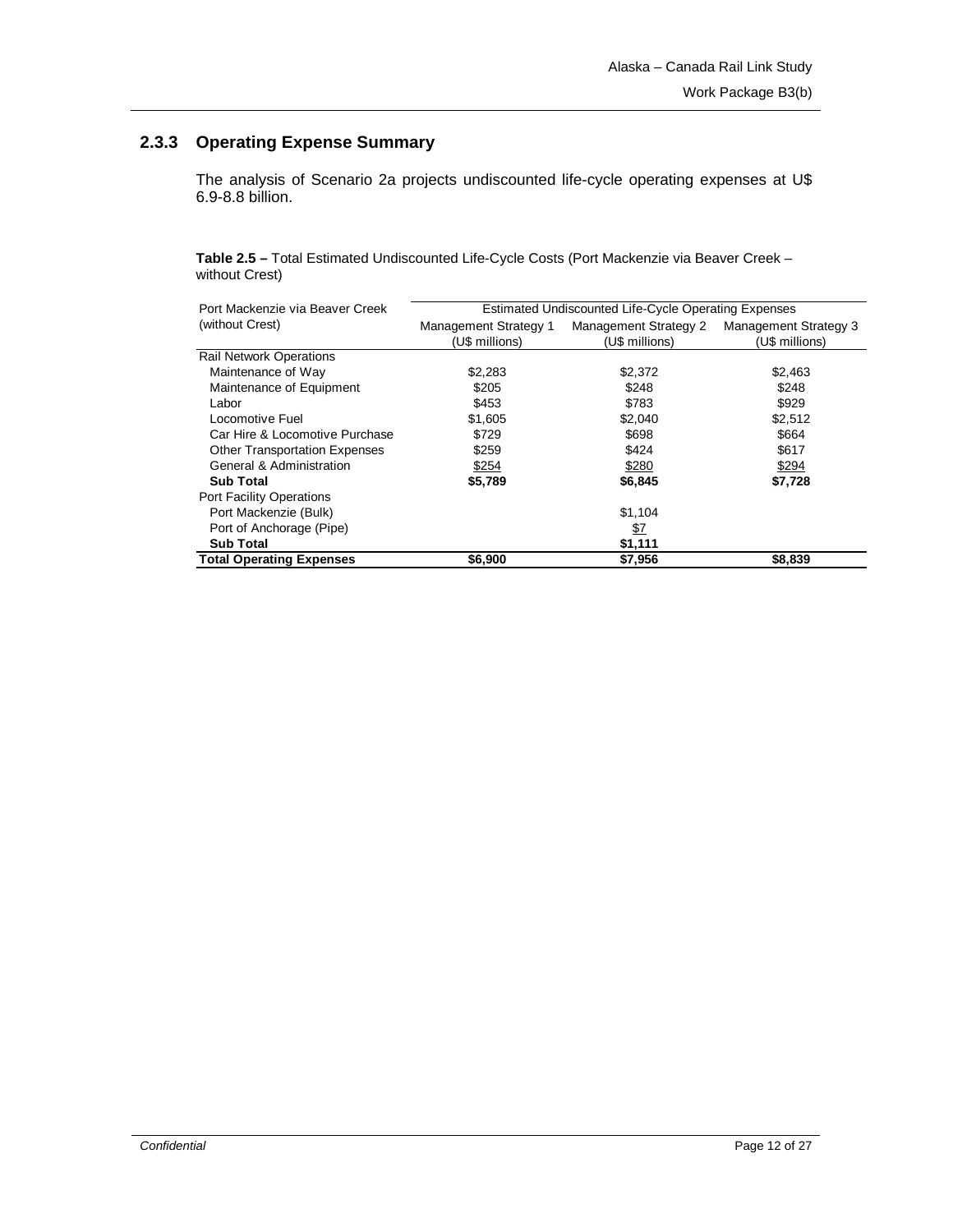## **2.4 Scenario 3 – Port-Mackenzie – Anchorage via Ladue River (with Crest Iron Ore)**

In Scenario 3, the ALCAN Rail Link mainline would be developed via Ladue River and Watson Lake connecting Hazelton (connection to the existing CN Rail Northern Mainline) to Delta Junction (connection to the Alaska Railroad). As in Scenario 2, a spur at Carmacks would head south to Whitehorse but no connection to the existing White Pass Railway route would be developed. A second spur would head north from Carmacks to the Crest Iron Ore Mine. From Delta Junction west, rail traffic would use the Alaska Railroad network to connect to Anchorage, development of a short spur to Port Mackenzie would be required. At Port Mackenzie a port facility would be developed to handle approximately 28m tons of projected Crest Iron Ore. An additional 3-5m tons of non-Crest traffic would be handled at the existing port sites at Port Mackenzie and Anchorage. Proposed port facility improvements would be as per Scenario 3 in work package B3(b).

## **2.4.1 Rail Network Operating Expenses**

Total undiscounted operating expenses, including maintenance of way, maintenance of equipment, labour, locomotive fuel, car hire & locomotive purchases, other transportation expenses, general and administration have been estimated for Scenario 3 and are presented below in **Table 2.6**.

**Table 2.6 -** Total Life-Cycle Rail Operating Expenses (Port Mackenzie via Ladue River – with Crest)

| Port MacKenzie via Ladue River Operating Expenses with Crest        |                            |         |          |  |  |
|---------------------------------------------------------------------|----------------------------|---------|----------|--|--|
| (in U\$ millions 2006 over 50 years)                                | <b>Management Strategy</b> |         |          |  |  |
|                                                                     |                            |         | 3        |  |  |
| Maintenance of Way                                                  | \$4,274                    | \$4,442 | \$4,613  |  |  |
| Maintenance of Equipment                                            | \$670                      | \$961   | \$962    |  |  |
| Labor                                                               | \$1,468                    | \$3,335 | \$3,966  |  |  |
| Locomotive Fuel                                                     | \$7,207                    | \$9,157 | \$11,276 |  |  |
| Car Hire & Locomotive Purchases                                     | \$3,387                    | \$3,354 | \$3,257  |  |  |
| <b>Other Transportation Expenses</b>                                | \$1,134                    | \$1,896 | \$2,759  |  |  |
| General & Administration                                            | \$387                      | \$509   | \$557    |  |  |
| \$18,528<br>\$23,654<br>\$27,390<br><b>Total Operating Expenses</b> |                            |         |          |  |  |

The longer distance required to access Port Mackenzie results in comparatively higher rail operating expenses relative to closer port locations. Locomotive fuel, Car Hire & Locomotive Purchases and Maintenance of Way expenses make up 70-80% of total rail operating expenses.

# **2.4.2 Port Facility Operating Expenses**

Port facility operating expenses for Scenario 3 are the same as Scenario 2 and are projected at U\$ 5.7 billion.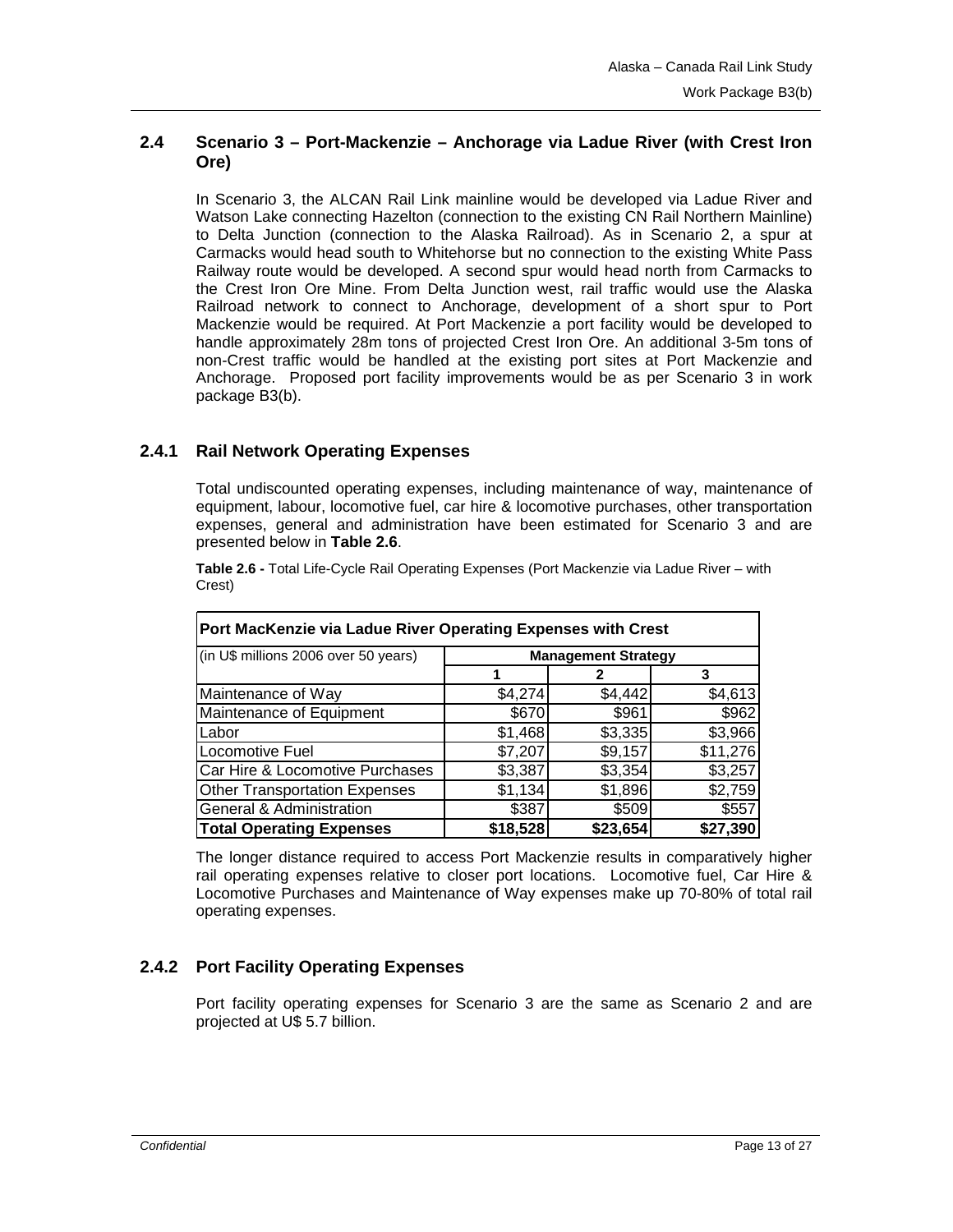# **2.4.3 Operating Expense Summary**

The analysis of Scenario 3 projects undiscounted life-cycle operating expenses at U\$ 24.2-33.1 billion.

**Table 2.7 –** Total Estimated Undiscounted Life-Cycle Costs (Port Mackenzie via Ladue River – with Crest)

| Port Mackenzie via Ladue River (with | Estimated Undiscounted Life-Cycle Operating Expenses |                       |                              |  |
|--------------------------------------|------------------------------------------------------|-----------------------|------------------------------|--|
| Crest)                               | Management Strategy 1                                | Management Strategy 2 | <b>Management Strategy 3</b> |  |
|                                      | (U\$ millions)                                       | (U\$ millions)        | (U\$ millions)               |  |
| <b>Rail Network Operations</b>       |                                                      |                       |                              |  |
| Maintenance of Way                   | \$4,274                                              | \$4,442               | \$4,613                      |  |
| Maintenance of Equipment             | \$670                                                | \$961                 | \$962                        |  |
| Labor                                | \$1,468                                              | \$3,335               | \$3.966                      |  |
| Locomotive Fuel                      | \$7.207                                              | \$9,157               | \$11,276                     |  |
| Car Hire & Locomotive Purchase       | \$3,387                                              | \$3,354               | \$3,257                      |  |
| <b>Other Transportation Expenses</b> | \$1,134                                              | \$1,896               | \$2,759                      |  |
| General & Administration             | \$387                                                | \$509                 | \$557                        |  |
| <b>Sub Total</b>                     | \$18,528                                             | \$23,654              | \$27,390                     |  |
| Port Facility Operations             |                                                      |                       |                              |  |
| Port Mackenzie (Bulk)                |                                                      | \$5,659               |                              |  |
| Port of Anchorage (Pipe)             |                                                      | \$7                   |                              |  |
| <b>Sub Total</b>                     |                                                      | \$5,667               |                              |  |
| <b>Total Operating Expenses</b>      | \$24,194                                             | \$29,320              | \$33,056                     |  |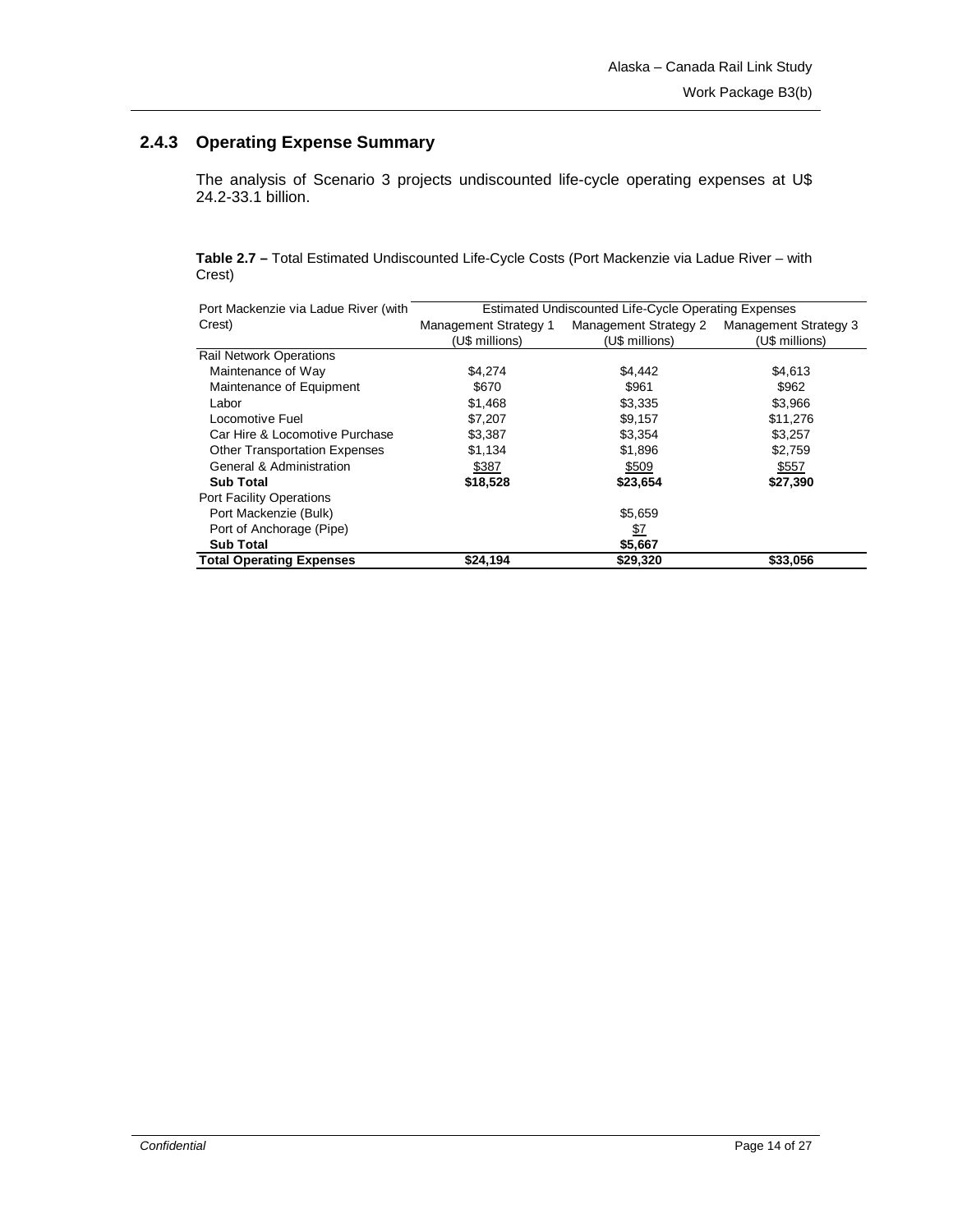## **2.5 Scenario 3a – Port-Mackenzie – Anchorage via Ladue River (without Crest Iron Ore)**

In Scenario 3a, the ALCAN Rail Link mainline would be developed via Ladue River and Watson Lake connecting Hazelton (connection to the existing CN Rail Northern Mainline) to Delta Junction (connection to the Alaska Railroad). As in Scenario 3, a spur at Carmacks would head south to Whitehorse but no connection to the existing White Pass Railway route would be developed. From Delta Junction west, rail traffic would use the Alaska Railroad network to connect to Anchorage, and Port Mackenzie via a currently undeveloped spur line. 3-5m tons of non-Crest traffic would be handled at the existing port sites in Port Mackenzie and Anchorage. Proposed port facility improvements would be as per Scenario 3a in work package B3(b).

#### **2.5.1 Rail Network Operating Expenses**

Total undiscounted operating expenses, including maintenance of way, maintenance of equipment, labour, locomotive fuel, car hire, locomotive purchases, other transportation expenses, general and administration have been estimated for Scenario 2a and are presented below in **Table 2.8**.

**Table 2.8 -** Total Life-Cycle Rail Operating Expenses (Port Mackenzie via Ladue River – without Crest)

| Port MacKenzie via Ladue River Operating Expenses without Crest |                            |         |         |  |  |
|-----------------------------------------------------------------|----------------------------|---------|---------|--|--|
| (in U\$ millions 2006 over 50 years)                            | <b>Management Strategy</b> |         |         |  |  |
|                                                                 |                            |         | 3       |  |  |
| Maintenance of Way                                              | \$2,188                    | \$2,372 | \$2,463 |  |  |
| Maintenance of Equipment                                        | \$198                      | \$245   | \$246   |  |  |
| Labor                                                           | \$423                      | \$783   | \$929   |  |  |
| Locomotive Fuel                                                 | \$1,545                    | \$1,964 | \$2,418 |  |  |
| Car Hire & Locomotive Purchases                                 | \$698                      | \$681   | \$656   |  |  |
| <b>Other Transportation Expenses</b>                            | \$249                      | \$412   | \$600   |  |  |
| General & Administration                                        | \$252                      | \$280   | \$294   |  |  |
| <b>Total Operating Expenses</b>                                 | \$5,554                    | \$6,737 | \$7,607 |  |  |

The longer distance required to access Port Mackenzie results in comparatively higher rail operating expenses relative to closer port locations. Locomotive fuel, Car Hire & Locomotive Purchases and Maintenance of Way expenses make up around 80% of total rail operating expenses.

## **2.5.2 Port Facility Operating Expenses**

Port facility operating expenses for Scenario 3a are the same as Scenario 2a and are projected at U\$ 1.1 billion.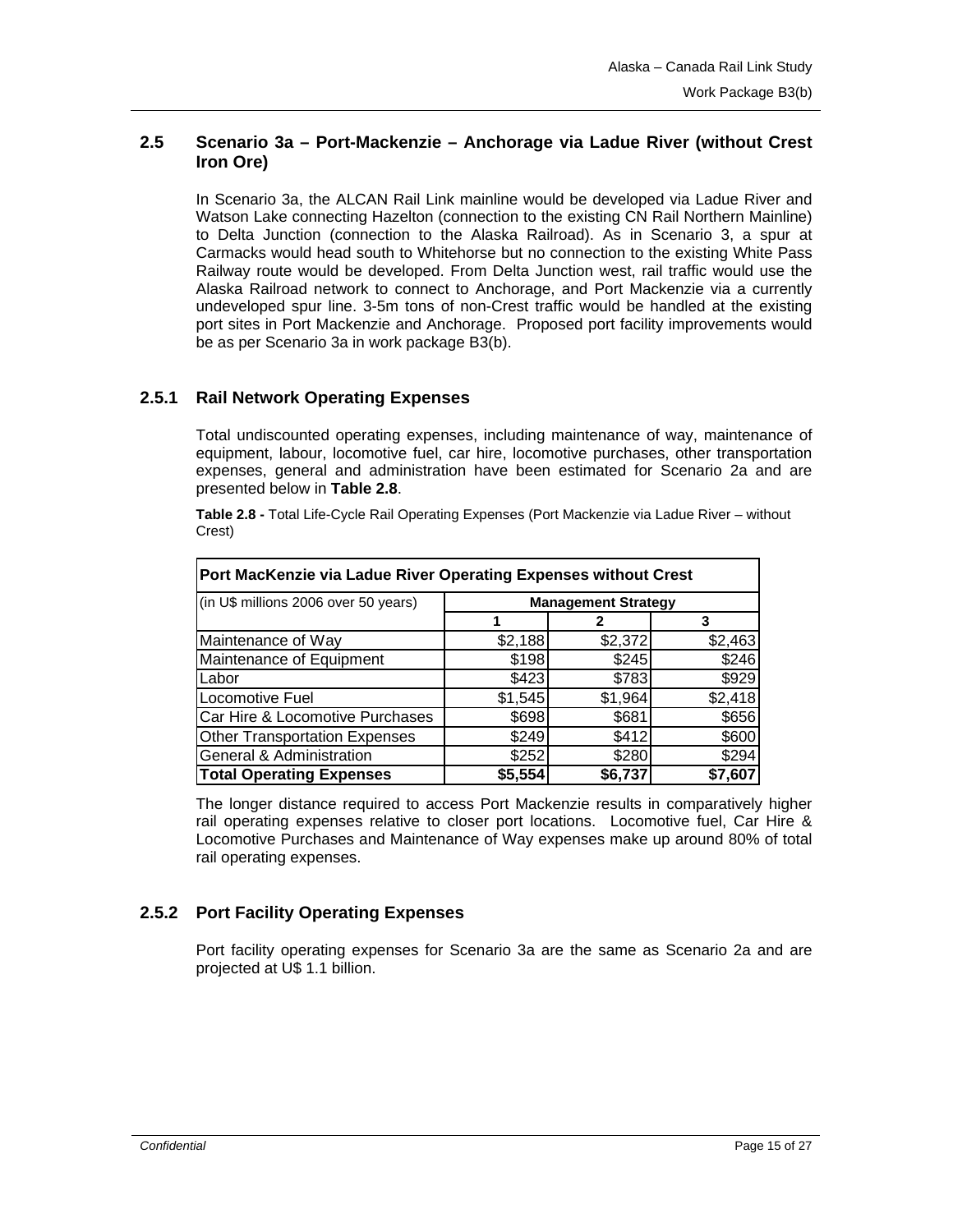# **2.5.3 Operating Expense Summary**

The analysis of Scenario 3a projects undiscounted life-cycle operating expenses at U\$ 6.7-8.7 billion.

**Table 2.9 –** Total Estimated Undiscounted Life-Cycle Costs (Port Mackenzie via Ladue River – without Crest)

| Port Mackenzie via Ladue River       | Estimated Undiscounted Life-Cycle Operating Expenses |                       |                       |  |
|--------------------------------------|------------------------------------------------------|-----------------------|-----------------------|--|
| (without Crest)                      | Management Strategy 1                                | Management Strategy 2 | Management Strategy 3 |  |
|                                      | (U\$ millions)                                       | (U\$ millions)        | (U\$ millions)        |  |
| <b>Rail Network Operations</b>       |                                                      |                       |                       |  |
| Maintenance of Way                   | \$2.188                                              | \$2,372               | \$2,463               |  |
| Maintenance of Equipment             | \$198                                                | \$245                 | \$246                 |  |
| Labor                                | \$423                                                | \$783                 | \$929                 |  |
| Locomotive Fuel                      | \$1,545                                              | \$1,964               | \$2,418               |  |
| Car Hire & Locomotive Purchase       | \$698                                                | \$681                 | \$656                 |  |
| <b>Other Transportation Expenses</b> | \$249                                                | \$412                 | \$600                 |  |
| General & Administration             | \$252                                                | \$280                 | \$294                 |  |
| <b>Sub Total</b>                     | \$5,554                                              | \$6,737               | \$7,607               |  |
| <b>Port Facility Operations</b>      |                                                      |                       |                       |  |
| Port Mackenzie (Bulk)                |                                                      | \$1,104               |                       |  |
| Port of Anchorage (Pipe)             |                                                      | <u>\$7</u>            |                       |  |
| <b>Sub Total</b>                     |                                                      | \$1,111               |                       |  |
| <b>Total Operating Expenses</b>      | \$6,665                                              | \$7,848               | \$8,718               |  |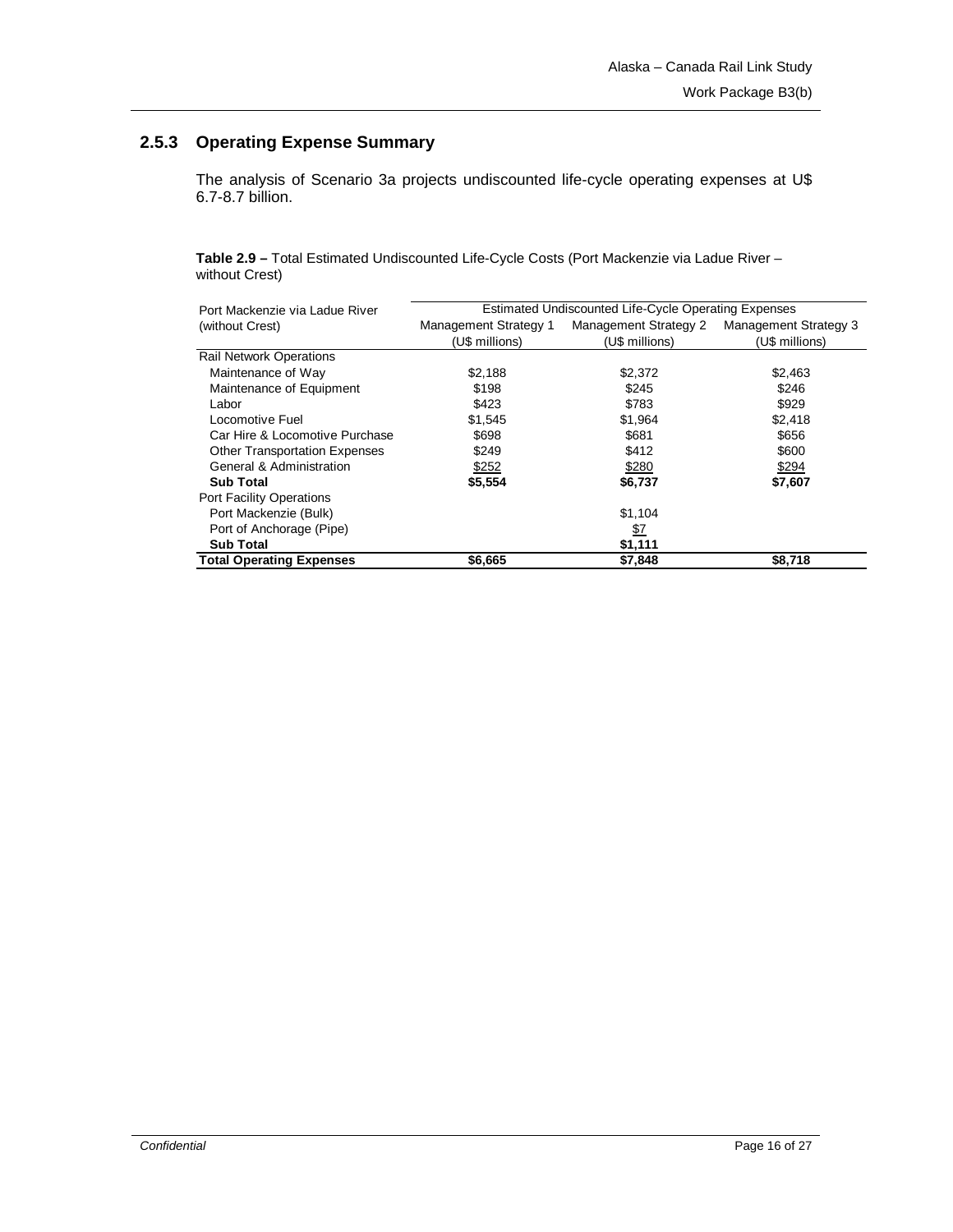## **2.6 Scenario 4 – Haines (with Crest Iron Ore)**

In Scenario 4, the ALCAN Rail Link mainline would be developed via Ladue River and Watson Lake connecting Hazelton (connection to the existing CN Rail Northern Mainline) to Delta Junction (connection to the Alaska Railroad). A spur at Carmacks would head south to Whitehorse and then on to Haines; no connection to the White Pass Railway route would be provided. A second spur, also from Carmacks, would head north to the Crest Iron Ore Mine. At Haines port facilities would be developed to handle approximately 28m tons of projected Crest Iron Ore (Tanani Point) and 3-5m tons of mixed non-Crest traffic (Lutak Inlet). Proposed port facility improvements would be as per Scenario 4 in work package B3(b).

## **2.6.1 Rail Network Operating Expenses**

Total undiscounted operating expenses, including maintenance of way, maintenance of equipment, labour, locomotive fuel, car hire and locomotive purchases, other transportation expenses, general and administration have been estimated for Scenario 4 and are presented below in **Table 2.10**.

| <b>Haines Operating Expenses with Crest</b> |                            |          |          |  |  |
|---------------------------------------------|----------------------------|----------|----------|--|--|
| (in U\$ millions 2006 over 50 years)        | <b>Management Strategy</b> |          |          |  |  |
|                                             |                            | 2        | 3        |  |  |
| Maintenance of Way                          | \$2,884                    | \$2,997  | \$3,112  |  |  |
| Maintenance of Equipment                    | \$443                      | \$626    | \$628    |  |  |
| Labor                                       | \$982                      | \$2,005  | \$2,708  |  |  |
| Locomotive Fuel                             | \$4,778                    | \$6,071  | \$7,477  |  |  |
| Car Hire & Locomotive Purchases             | \$2,944                    | \$2,904  | \$2,848  |  |  |
| <b>Other Transportation Expenses</b>        | \$773                      | \$1,271  | \$1,889  |  |  |
| General & Administration                    | \$314                      | \$384    | \$433    |  |  |
| <b>Total Operating Expenses</b>             | \$13,118                   | \$16,258 | \$19,095 |  |  |

**Table 2.10 -** Total Life-Cycle Rail Operating Expenses (Haines – with Crest)

The shorter distance required to access Haines, particularly for the large volumes of Crest Iron Ore traffic, results in comparatively lower rail operating expenses relative to farther port locations. Locomotive fuel, Car Hire & Locomotive Purchases and Maintenance of Way expenses make up around 80% of total rail operating expenses.

# **2.6.2 Port Facility Operating Expenses**

Based on projected combined dry bulk traffic (coal + iron ore) of 1.29 billion tons at the proposed Tanani Point bulk terminal over the 50 year analysis period, total undiscounted operating expenses are projected at U\$ 6.3 billion. At the Lutak Inlet site, with approximately 3.5 million tons of mineral concentrates and a small projected volume of pipe traffic in years 3-4, total undiscounted operating expenses are projected at U\$ 1.2 billion. Total operating expenses for Scenario 4 are projected at U\$ 7.5 billion.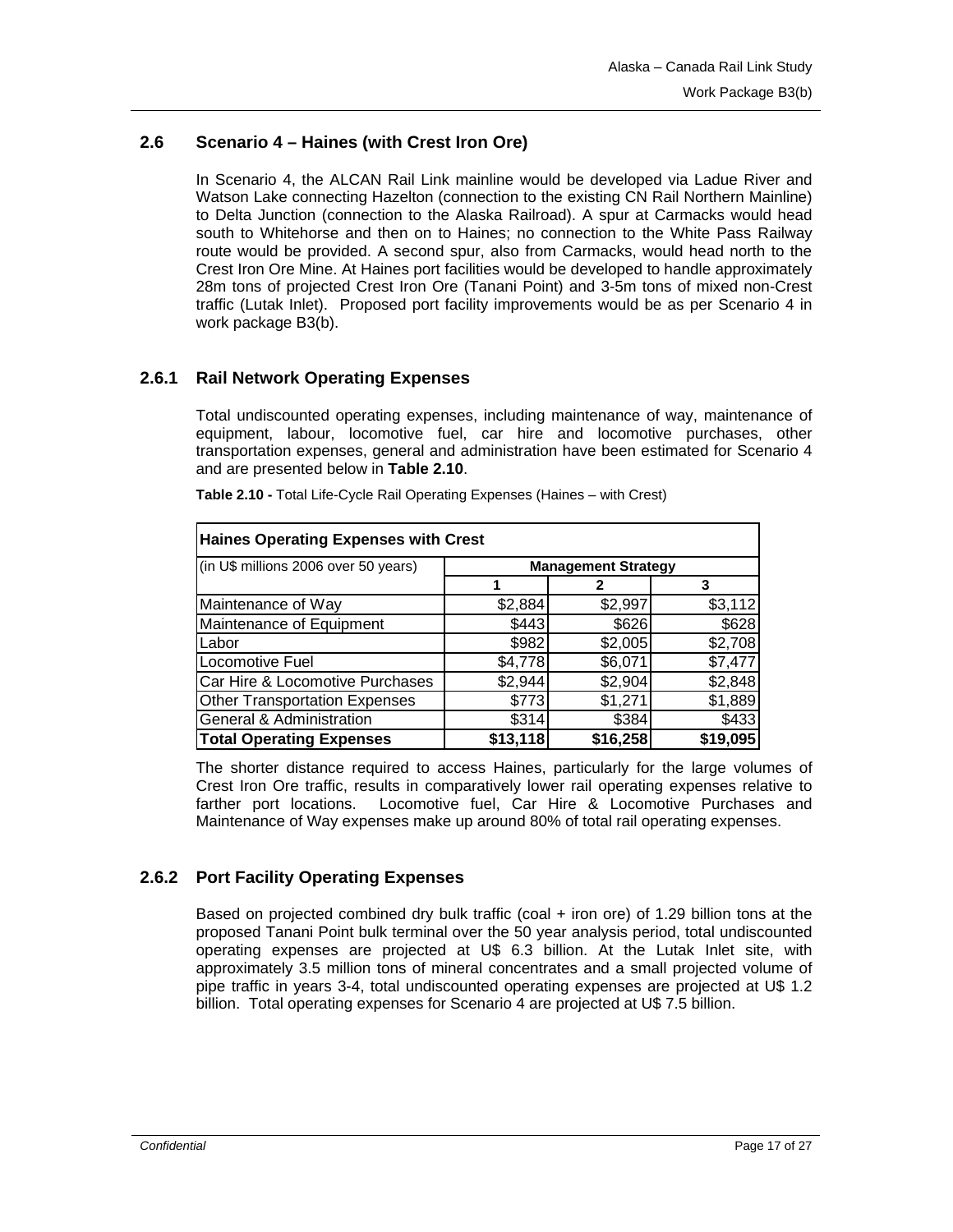# **2.6.3 Operating Expense Summary**

The analysis of Scenario 4 projects undiscounted life-cycle operating expenses at U\$ 20.6-26.6 billion.

**Table 2.11 –** Total Estimated Undiscounted Life-Cycle Costs (Haines – with Crest)

|                                      | Estimated Undiscounted Life-Cycle Operating Expenses |                       |                       |  |  |
|--------------------------------------|------------------------------------------------------|-----------------------|-----------------------|--|--|
| Haines (with Crest)                  | Management Strategy 1                                | Management Strategy 2 | Management Strategy 3 |  |  |
|                                      | (U\$ millions)                                       | (U\$ millions)        | (U\$ millions)        |  |  |
| <b>Rail Network Operations</b>       |                                                      |                       |                       |  |  |
| Maintenance of Way                   | \$2,884                                              | \$2,997               | \$3,112               |  |  |
| Maintenance of Equipment             | \$443                                                | \$626                 | \$628                 |  |  |
| Labor                                | \$982                                                | \$2,005               | \$2,708               |  |  |
| Locomotive Fuel                      | \$4,778                                              | \$6,071               | \$7,477               |  |  |
| Car Hire & Locomotive Purchase       | \$2,944                                              | \$2,904               | \$2,848               |  |  |
| <b>Other Transportation Expenses</b> | \$773                                                | \$1,271               | \$1,889               |  |  |
| General & Administration             | \$314                                                | \$384                 | \$433                 |  |  |
| <b>Sub Total</b>                     | \$13,118                                             | \$16,258              | \$19,095              |  |  |
| Port Facility Operations             |                                                      |                       |                       |  |  |
| Tanani Point (Iron Ore + Coal)       |                                                      | \$6,345               |                       |  |  |
| Lutak Inlet (Minerals + Pipe)        |                                                      | \$1,151               |                       |  |  |
| <b>Sub Total</b>                     |                                                      | \$7,496               |                       |  |  |
| <b>Total Operating Expenses</b>      | \$20,614                                             | \$23,755              | \$26,591              |  |  |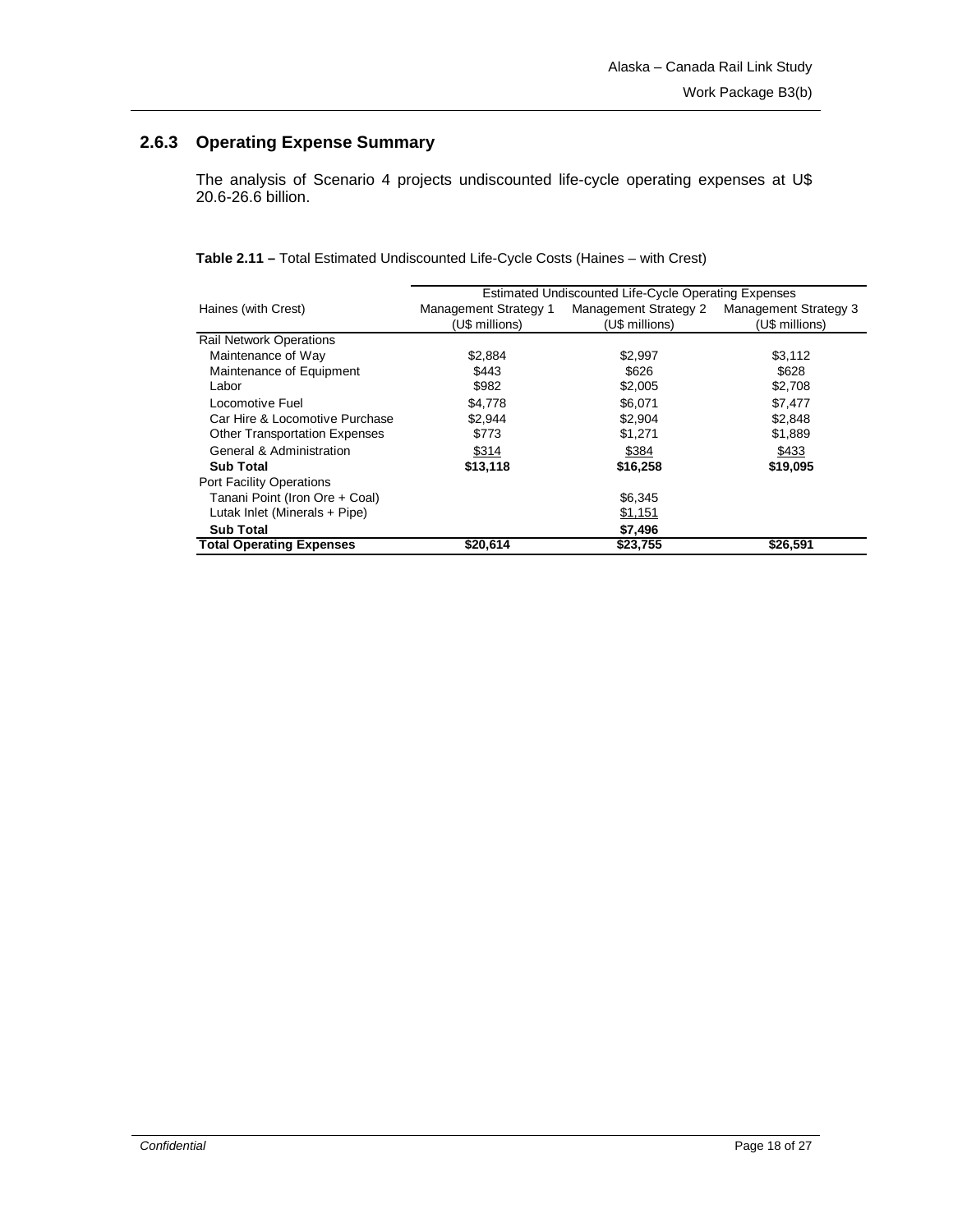## **2.7 Scenario 4a – Haines (without Crest Iron Ore)**

In Scenario 4a, the ALCAN Rail Link mainline would be developed via Ladue River and Watson Lake connecting Hazelton (connection to the existing CN Rail Northern Mainline) to Delta Junction (connection to the Alaska Railroad). A spur at Carmacks would head south to Whitehorse and then on to Haines; no connection to the White Pass Railway route would be provided. At Haines port facilities would be developed to handle approximately 3-5m tons of projected non-Crest mixed traffic at Tanani Point. Proposed port facility improvements would be as per Scenario 4a in work package B3(b).

## **2.7.1 Rail Network Operating Expenses**

Total undiscounted operating expenses, including maintenance of way, maintenance of equipment, labour, locomotive fuel, car hire & locomotive purchases, other transportation expenses, general and administration have been estimated for Scenario 4a and are presented below in **Table 2.12**.

| <b>Haines Operating Expenses without Crest</b> |                            |         |         |  |  |
|------------------------------------------------|----------------------------|---------|---------|--|--|
| (in U\$ millions 2006 over 50 years)           | <b>Management Strategy</b> |         |         |  |  |
|                                                |                            |         | 3       |  |  |
| Maintenance of Way                             | \$2,188                    | \$2,372 | \$2,463 |  |  |
| Maintenance of Equipment                       | \$192                      | \$235   | \$237   |  |  |
| Labor                                          | \$399                      | \$739   | \$904   |  |  |
| Locomotive Fuel                                | \$1,462                    | \$1,857 | \$2,287 |  |  |
| Car Hire & Locomotive Purchases                | \$680                      | \$657   | \$636   |  |  |
| <b>Other Transportation Expenses</b>           | \$236                      | \$391   | \$573   |  |  |
| General & Administration                       | \$251                      | \$277   | \$292   |  |  |
| <b>Total Operating Expenses</b>                | \$5,408                    | \$6,527 | \$7,393 |  |  |

**Table 2.12 -** Total Life-Cycle Rail Operating Expenses (Haines – without Crest)

Locomotive Fuel, Car Hire & Locomotive Purchases and Maintenance of Way expenses make up around 80% of total rail operating expenses.

#### **2.7.2 Port Facility Operating Expenses**

Based on projected combined, largely bulk, traffic (coal + mineral concentrates + pipe) of 83 million tons at the proposed Tanani Point terminal over the 50 year analysis period, total undiscounted operating expenses are projected at U\$ 1.6 billion.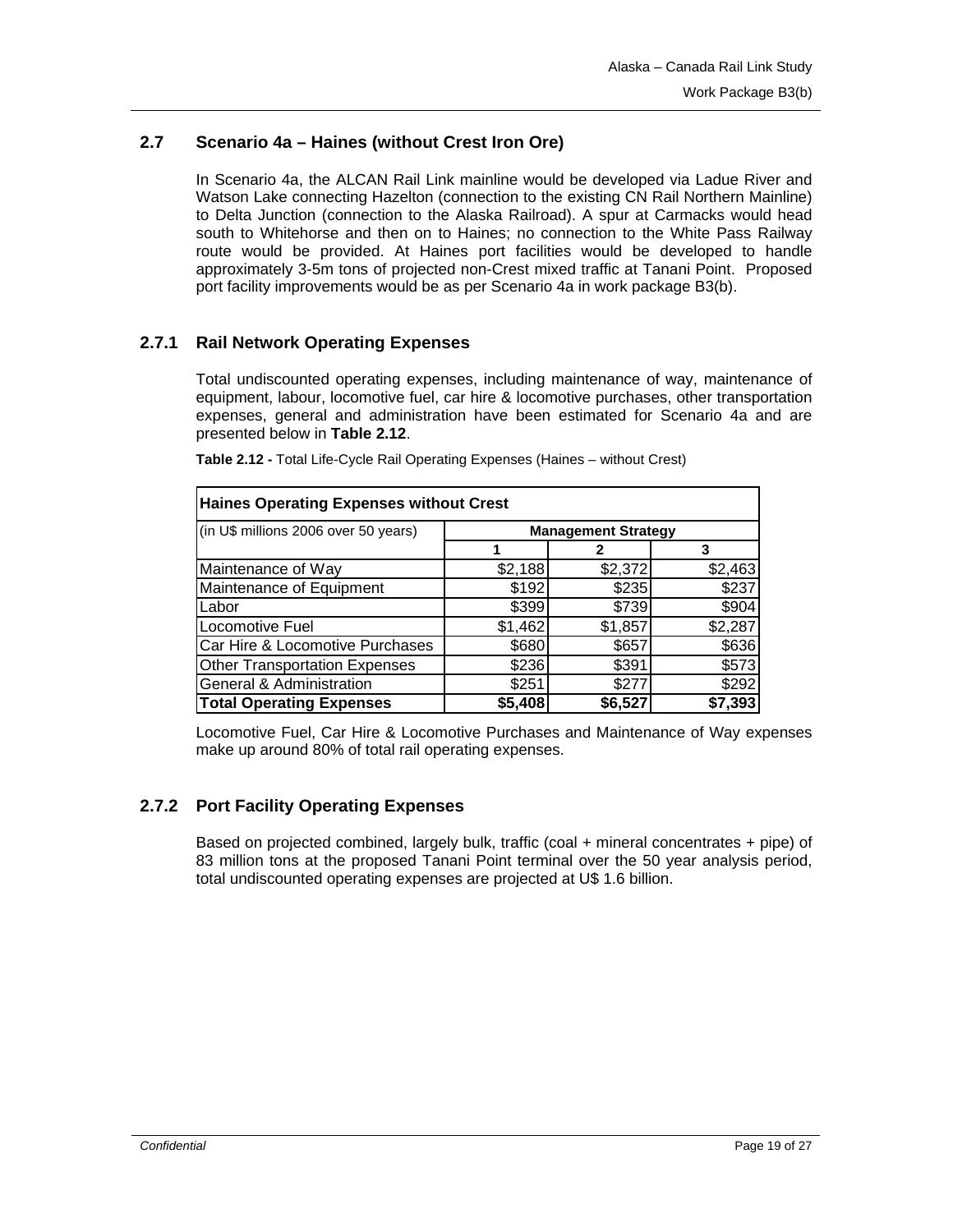# **2.7.3 Operating Expense Summary**

The analysis of Scenario 4a projects undiscounted life-cycle operating expenses at U\$ 7.0-9.0 billion.

**Table 2.13 –** Total Estimated Undiscounted Life-Cycle Operating Expenses (Haines – without Crest)

|                                      | Estimated Undiscounted Life-Cycle Operating Expenses |                       |                              |  |  |
|--------------------------------------|------------------------------------------------------|-----------------------|------------------------------|--|--|
| Haines (without Crest)               | Management Strategy 1                                | Management Strategy 2 | <b>Management Strategy 3</b> |  |  |
|                                      | (U\$ millions)                                       | (U\$ millions)        | (U\$ millions)               |  |  |
| <b>Rail Network Operations</b>       |                                                      |                       |                              |  |  |
| Maintenance of Way                   | \$2,188                                              | \$2,372               | \$2,463                      |  |  |
| Maintenance of Equipment             | \$192                                                | \$235                 | \$237                        |  |  |
| Labor                                | \$399                                                | \$739                 | \$904                        |  |  |
| Locomotive Fuel                      | \$1,462                                              | \$1,857               | \$2,287                      |  |  |
| Car Hire & Locomotive Purchase       | \$680                                                | \$657                 | \$636                        |  |  |
| <b>Other Transportation Expenses</b> | \$236                                                | \$391                 | \$573                        |  |  |
| General & Administration             | \$251                                                | \$277                 | \$292                        |  |  |
| <b>Sub Total</b>                     | \$5,408                                              | \$6,527               | \$7,393                      |  |  |
| <b>Port Facility Operations</b>      |                                                      |                       |                              |  |  |
| Tanani Point (Coal/Pipe/Minerals)    |                                                      | \$1,606               |                              |  |  |
| <b>Sub Total</b>                     |                                                      | \$1,606               |                              |  |  |
| <b>Total Operating Expenses</b>      | \$7,014                                              | \$8,134               | \$8,999                      |  |  |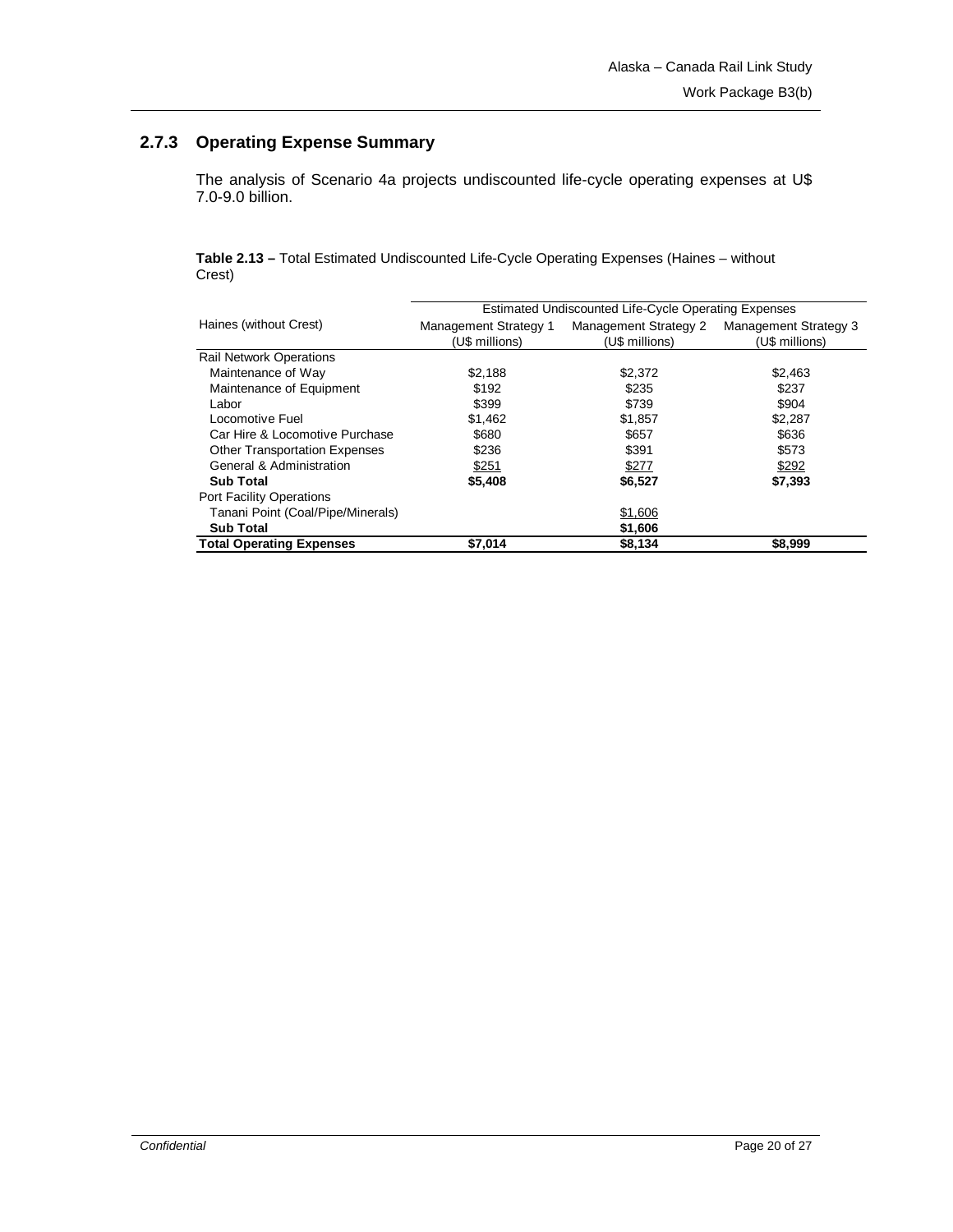## **2.8 Scenario 5 – Hyder-Stewart (without Crest Iron Ore)**

In Scenario 5, the ALCAN Rail Link mainline would be developed via Ladue River and Watson Lake connecting Hazelton (connection to the existing CN Rail Northern Mainline) to Delta Junction (connection to the Alaska Railroad). A spur at Carmacks would head south to Whitehorse, no connection to the White Pass Railway route would be provided. One hundred miles north of Hazelton, at Damdochax-Pa, a spur would be developed, heading west, providing access to Hyder-Stewart. At Hyder-Stewart a port facility would be developed to handle approximately 3-5m tons of mixed non-Crest traffic. Proposed port facility improvements would be as per Scenario 5 in work package B3(b).

## **2.8.1 Rail Network Operating Expenses**

Total undiscounted operating expenses, including maintenance of way, maintenance of equipment, labour, locomotive fuel, car hire and locomotive purchases, other transportation expenses, general and administration have been estimated for Scenario 5 and are presented below in **Table 2.14**.

| <b>Hyder-Stewart Operating Expenses without Crest</b> |                            |         |         |  |  |
|-------------------------------------------------------|----------------------------|---------|---------|--|--|
| (in U\$ millions 2006 over 50 years)                  | <b>Management Strategy</b> |         |         |  |  |
|                                                       |                            |         | 3       |  |  |
| Maintenance of Way                                    | \$2,188                    | \$2,372 | \$2,463 |  |  |
| Maintenance of Equipment                              | \$192                      | \$234   | \$237   |  |  |
| Labor                                                 | \$394                      | \$758   | \$893   |  |  |
| Locomotive Fuel                                       | \$1,478                    | \$1,877 | \$2,312 |  |  |
| Car Hire & Locomotive Purchases                       | \$679                      | \$654   | \$639   |  |  |
| <b>Other Transportation Expenses</b>                  | \$238                      | \$396   | \$576   |  |  |
| General & Administration                              | \$292<br>\$278<br>\$250    |         |         |  |  |
| <b>Total Operating Expenses</b>                       | \$5.419                    | \$6,570 | \$7.412 |  |  |

**Table 2.14 -** Total Life-Cycle Rail Operating Expenses (Hyder-Stewart – without Crest)

Locomotive Fuel, Locomotive Purchases & Car Hire and Maintenance of Way expenses make up around 80% of total rail operating expenses.

#### **2.8.2 Port Facility Operating Expenses**

Based on projected combined, largely bulk, traffic (coal + mineral concentrates + pipe) of 83 million tons at the proposed Hyder terminal over the 50 year analysis period, total undiscounted operating expenses are projected at U\$ 1.5 billion.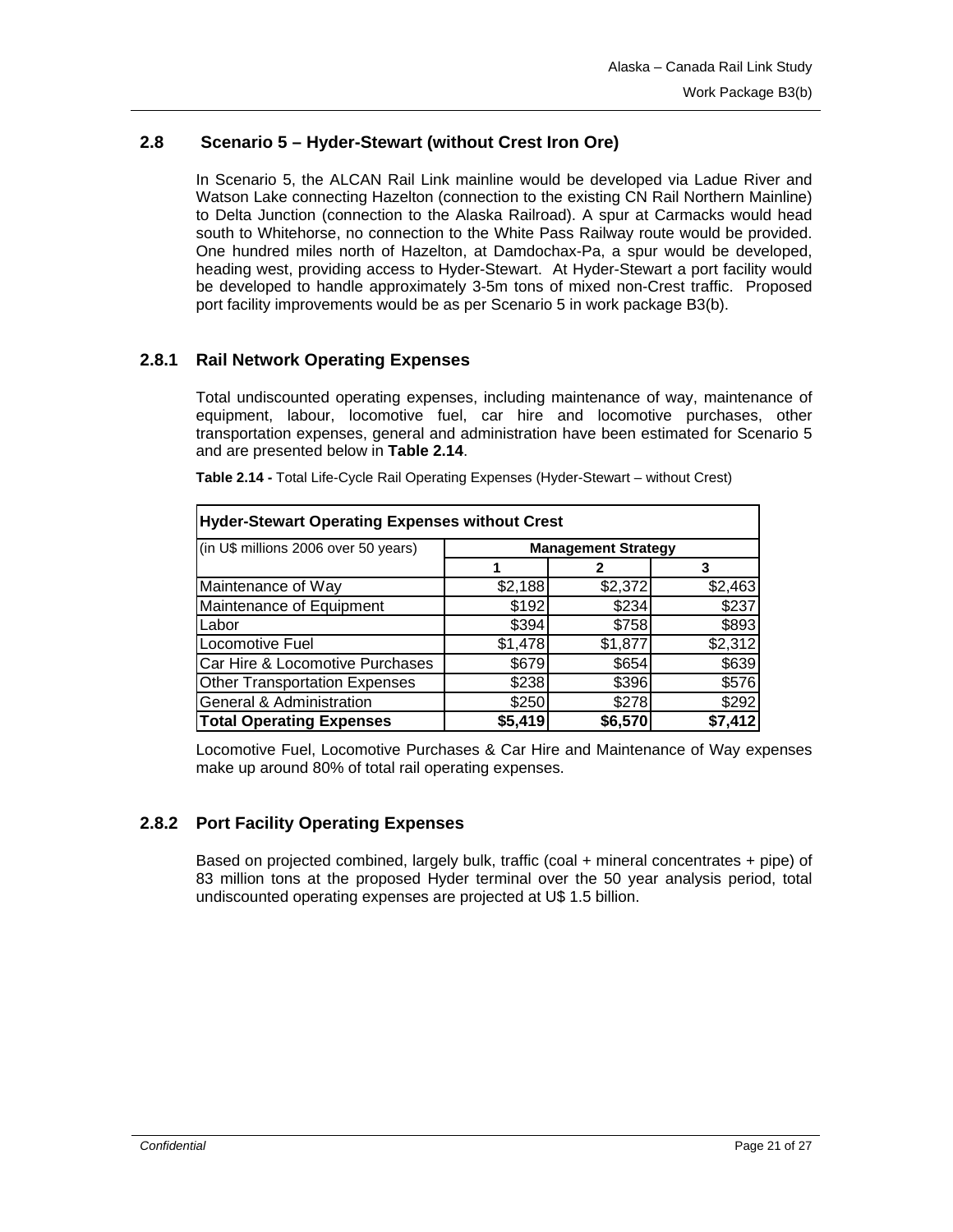# **2.8.3 Operating Expense Summary**

The analysis of Scenario 5 projects undiscounted life-cycle operating expenses at U\$ 6.9-8.9 billion.

**Table 2.15 –** Total Estimated Undiscounted Life-Cycle Operating Expenses (Hyder-Stewart – without Crest)

|                                      | Estimated Undiscounted Life-Cycle Operating Expenses |                       |                              |  |  |
|--------------------------------------|------------------------------------------------------|-----------------------|------------------------------|--|--|
| Hyder-Stewart (without Crest)        | Management Strategy 1                                | Management Strategy 2 | <b>Management Strategy 3</b> |  |  |
|                                      | (U\$ millions)                                       | (U\$ millions)        | (U\$ millions)               |  |  |
| <b>Rail Network Operations</b>       |                                                      |                       |                              |  |  |
| Maintenance of Way                   | \$2,188                                              | \$2,372               | \$2,463                      |  |  |
| Maintenance of Equipment             | \$192                                                | \$234                 | \$237                        |  |  |
| Labor                                | \$394                                                | \$758                 | \$893                        |  |  |
| Locomotive Fuel                      | \$1,478                                              | \$1,877               | \$2,312                      |  |  |
| Car Hire & Locomotive Purchase       | \$679                                                | \$654                 | \$639                        |  |  |
| <b>Other Transportation Expenses</b> | \$238                                                | \$396                 | \$576                        |  |  |
| General & Administration             | \$250                                                | \$278                 | \$292                        |  |  |
| <b>Sub Total</b>                     | \$5,419                                              | \$6,570               | \$7,412                      |  |  |
| <b>Port Facility Operations</b>      |                                                      |                       |                              |  |  |
| Hyder (Coal/Pipe/Minerals)           |                                                      | \$1,487               |                              |  |  |
| <b>Sub Total</b>                     |                                                      | \$1,487               |                              |  |  |
| <b>Total Operating Expenses</b>      | \$6,906                                              | \$8,057               | \$8,899                      |  |  |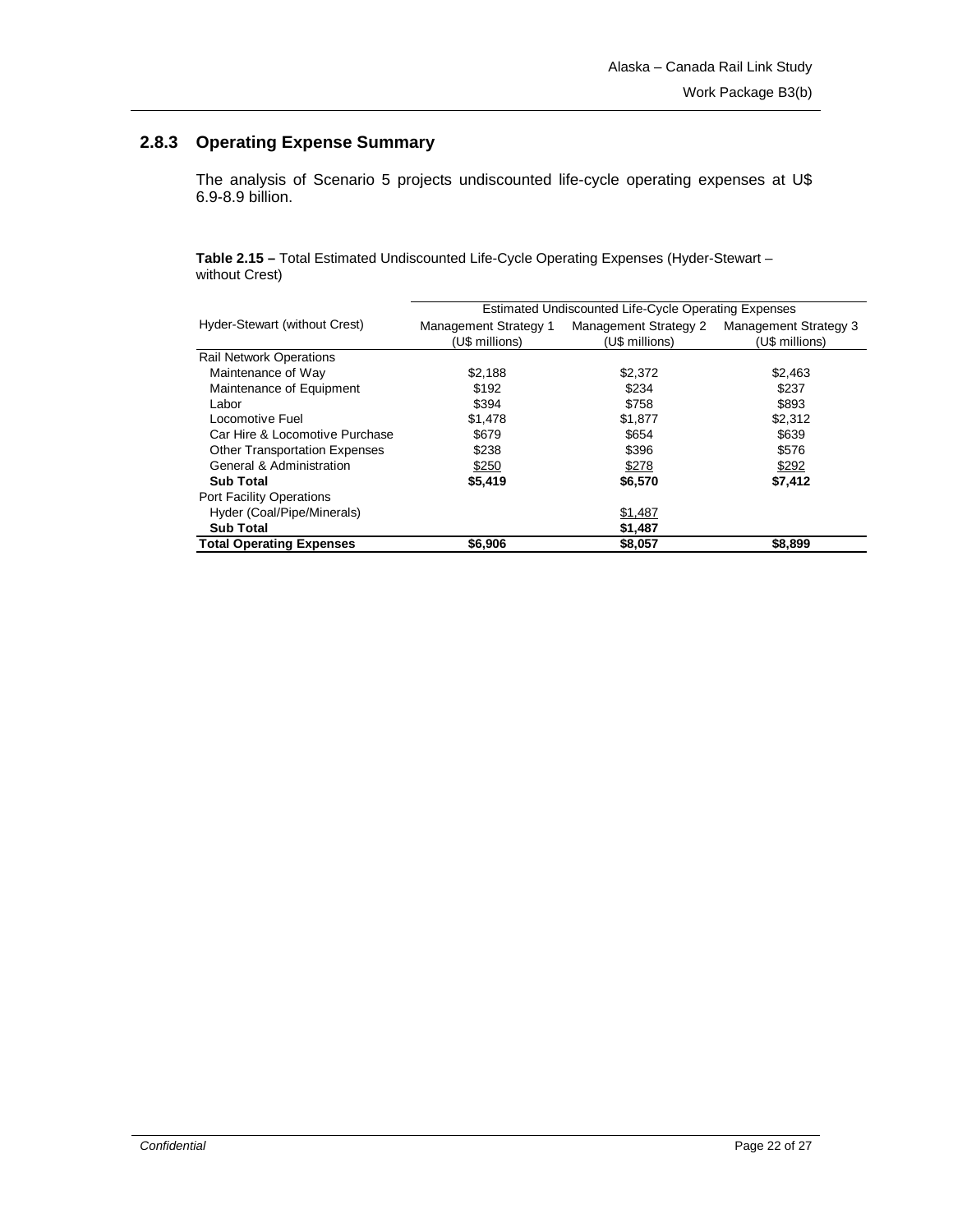## **2.9 Scenario 6 – Prince Rupert (with Crest Iron Ore)**

In Scenario 6, the ALCAN Rail Link mainline would be developed via Ladue River and Watson Lake connecting Hazelton (connection to the existing CN Rail Northern Mainline) to Delta Junction (connection to the Alaska Railroad). A spur at Carmacks would head south to Whitehorse, no connection to the White Pass Railway route would be provided. A second spur, also from Carmacks, would head north to the Crest Iron Ore Mine. From the southern terminus of the ALCAN Rail Link at Hazelton rail traffic would make use of the existing CN Northern Mainline to connect to port facilities at Prince Rupert. At Prince Rupert, approximately 28 million tons of Crest Iron Ore would be processed through an expanded Ridley Island Terminal. Non-Crest mixed traffic would be processed through a combination of expansion to the bulk terminal capacity at Ridley Island and the development of a new multi – purpose bulk terminal at South Kaien Island. In this scenario the pipe traffic would be routed through the under-utilized EuroCan Terminal at Kitimat.

Proposed port facility improvements would be as per Scenario 6 in work package B3(b).

#### **2.9.1 Rail Network Operating Expenses**

Total undiscounted operating expenses, including maintenance of way, maintenance of equipment, labour, locomotive fuel, car hire and locomotive purchases, other transportation expenses, general and administration have been estimated for Scenario 6 and are presented below in **Table 2.16**.

| <b>Prince Rupert Operating Expenses with Crest</b> |                            |          |          |  |  |
|----------------------------------------------------|----------------------------|----------|----------|--|--|
| (in U\$ millions 2006 over 50 years)               | <b>Management Strategy</b> |          |          |  |  |
|                                                    |                            |          | 3        |  |  |
| Maintenance of Way                                 | \$6,972                    | \$7,246  | \$7,524  |  |  |
| Maintenance of Equipment                           | \$932                      | \$1,289  | \$1,294  |  |  |
| Labor                                              | \$1,700                    | \$3,544  | \$4,228  |  |  |
| Locomotive Fuel                                    | \$8,912                    | \$11,324 | \$13,945 |  |  |
| Car Hire & Locomotive Purchases                    | \$3,571                    | \$3,550  | \$3,443  |  |  |
| <b>Other Transportation Expenses</b>               | \$1,377                    | \$2,257  | \$3,274  |  |  |
| <b>General &amp; Administration</b>                | \$474                      | \$599    | \$653    |  |  |
| <b>Total Operating Expenses</b>                    | \$23,939                   | \$29,809 | \$34,361 |  |  |

**Table 2.16 -** Total Life-Cycle Rail Operating Expenses (Prince Rupert – with Crest)

Locomotive fuel, Locomotive Purchases & Car Hire and Maintenance of Way expenses make up 70-80% of total rail operating expenses.

## **2.9.2 Port Facility Operating Expenses**

Based on projected combined dry bulk traffic (coal + iron ore) of 1.29 billion tons at the expanded Ridley Terminals over the 50 year analysis period, total undiscounted operating expenses are projected at U\$ 4.5 billion. At the proposed South Kaien site, with approximately 3.5 million tons per year of mineral concentrates total undiscounted operating expenses are projected at U\$ 1.2 billion. The small volume of pipe traffic in years 3-4 would be routed through Kitimat at a throughput cost of U\$ 7 million. Total operating expenses for Scenario 6 are projected at U\$ 5.6 billion.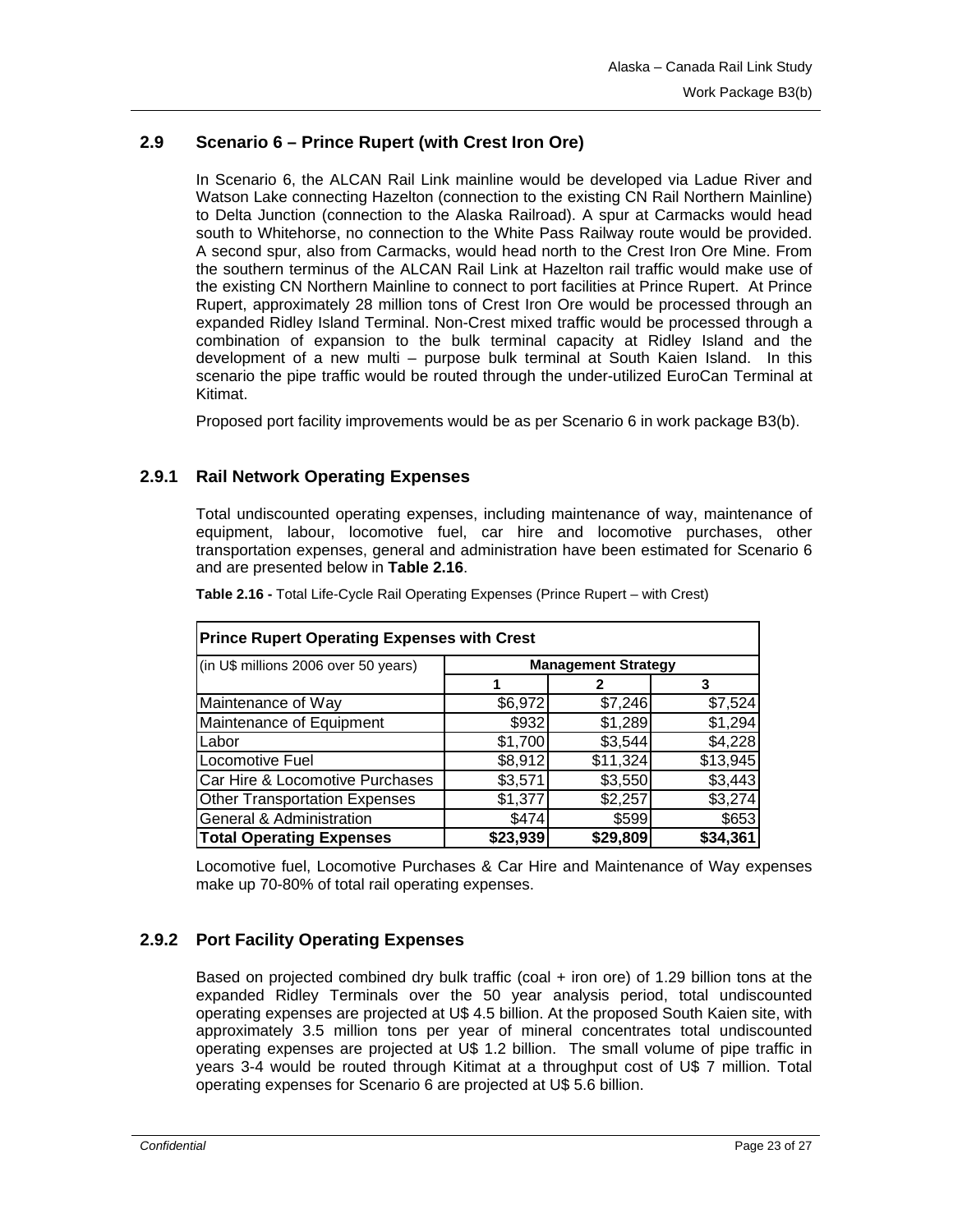# **2.9.3 Operating Expense Summary**

The analysis of Scenario 5 projects undiscounted life-cycle operating expenses at U\$ 29.6-40.0 billion.

**Table 2.17 –** Total Estimated Undiscounted Life-Cycle Operating Expenses (Prince Rupert – with Crest)

|                                      | Estimated Undiscounted Life-Cycle Operating Expenses |                       |                       |  |  |
|--------------------------------------|------------------------------------------------------|-----------------------|-----------------------|--|--|
| Prince Rupert (with Crest)           | Management Strategy 1                                | Management Strategy 2 | Management Strategy 3 |  |  |
|                                      | (U\$ millions)                                       | (U\$ millions)        | (U\$ millions)        |  |  |
| <b>Rail Network Operations</b>       |                                                      |                       |                       |  |  |
| Maintenance of Way                   | \$6,972                                              | \$7,246               | \$7,524               |  |  |
| Maintenance of Equipment             | \$932                                                | \$1,289               | \$1,294               |  |  |
| Labor                                | \$1,700                                              | \$3,544               | \$4,228               |  |  |
| Locomotive Fuel                      | \$8,912                                              | \$11,324              | \$13,945              |  |  |
| Car Hire & Locomotive Purchase       | \$3.571                                              | \$3.550               | \$3.443               |  |  |
| <b>Other Transportation Expenses</b> | \$1,377                                              | \$2,257               | \$3.274               |  |  |
| General & Administration             | \$474                                                | \$599                 | \$653                 |  |  |
| <b>Sub Total</b>                     | \$23,939                                             | \$29,809              | \$34,361              |  |  |
| <b>Port Facility Operations</b>      |                                                      |                       |                       |  |  |
| Expanded Ridley (Coal/Iron Ore)      |                                                      | \$4.461               |                       |  |  |
| South Kaien (Minerals)               |                                                      |                       |                       |  |  |
| + Kitimat (Pipe)                     |                                                      | \$1,166               |                       |  |  |
| <b>Sub Total</b>                     |                                                      | \$5,627               |                       |  |  |
| <b>Total Operating Expenses</b>      | \$29,566                                             | \$35,436              | \$39,987              |  |  |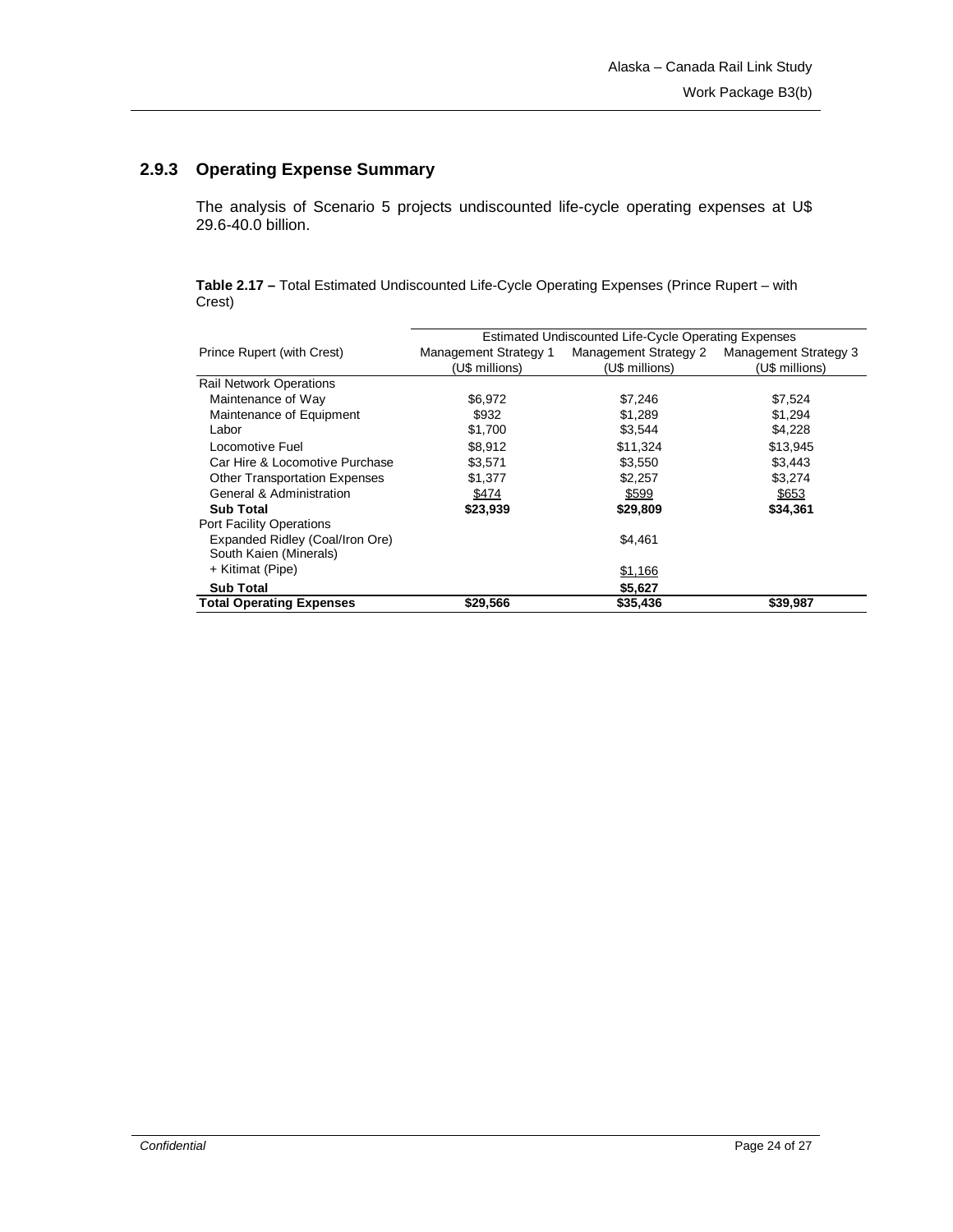## **2.10 Scenario 6a – Prince Rupert (without Crest Iron Ore)**

In Scenario 6a, the ALCAN Rail Link mainline would be developed via Ladue River and Watson Lake connecting Hazelton (connection to the existing CN Rail Northern Mainline) to Delta Junction (connection to the Alaska Railroad). A spur at Carmacks would head south to Whitehorse, no connection to the White Pass Railway route would be provided. From the southern terminus of the ALCAN Rail Link at Hazelton rail traffic would make use of the existing CN Northern Mainline to connect to the existing port facilities at Prince Rupert and Kitimat. Approximately 3-5 million tons of non-Crest mixed traffic would be processed through a combination of terminals at Ridley Island, a proposed terminal at South Kaien Island and Kitimat. Proposed port facility improvements would be as per Scenario 6a in work package B3(b).

## **2.10.1 Rail Network Operating Expenses**

Total undiscounted operating expenses, including maintenance of way, maintenance of equipment, labour, locomotive fuel, car hire and locomotive purchases, other transportation expenses, general and administration have been estimated for Scenario 6a and are presented below in **Table 2.18**.

| Table 2.18 - Total Life-Cycle Rail Operating Expenses (Prince Rupert - without Crest) |  |  |  |
|---------------------------------------------------------------------------------------|--|--|--|
|                                                                                       |  |  |  |

| <b>Prince Rupert Operating Expenses without Crest</b> |                            |         |         |  |  |
|-------------------------------------------------------|----------------------------|---------|---------|--|--|
| (in U\$ millions 2006 over 50 years)                  | <b>Management Strategy</b> |         |         |  |  |
|                                                       |                            |         | 3       |  |  |
| Maintenance of Way                                    | \$2,283                    | \$2,372 | \$2,463 |  |  |
| Maintenance of Equipment                              | \$200                      | \$248   | \$249   |  |  |
| Labor                                                 | \$418                      | \$790   | \$937   |  |  |
| Locomotive Fuel                                       | \$1,582                    | \$2,010 | \$2,476 |  |  |
| Car Hire & Locomotive Purchases                       | \$708                      | \$690   | \$666   |  |  |
| <b>Other Transportation Expenses</b>                  | \$254                      | \$420   | \$612]  |  |  |
| <b>General &amp; Administration</b>                   | \$295<br>\$280<br>\$252    |         |         |  |  |
| <b>Total Operating Expenses</b>                       | \$5,697                    | \$6,810 | \$7,698 |  |  |

Locomotive fuel, Car Hire & Locomotive Purchases and Maintenance of Way expenses make up 70-80% of total rail operating expenses.

## **2.10.2 Port Facility Operating Expenses**

Based on projected coal traffic of 30 million tons at Ridley Terminals over the 50 year analysis period, total undiscounted operating expenses are projected at U\$ 161 million. At the proposed South Kaien site, with approximately 3.5 million tons of mineral concentrates total undiscounted operating expenses are projected at U\$ 1.2 billion. The small volume of pipe traffic in years 3-4 would be routed through Kitimat at a throughput cost of U\$ 7 million. Total operating expenses for Scenario 6a are projected at U\$ 1.3 billion.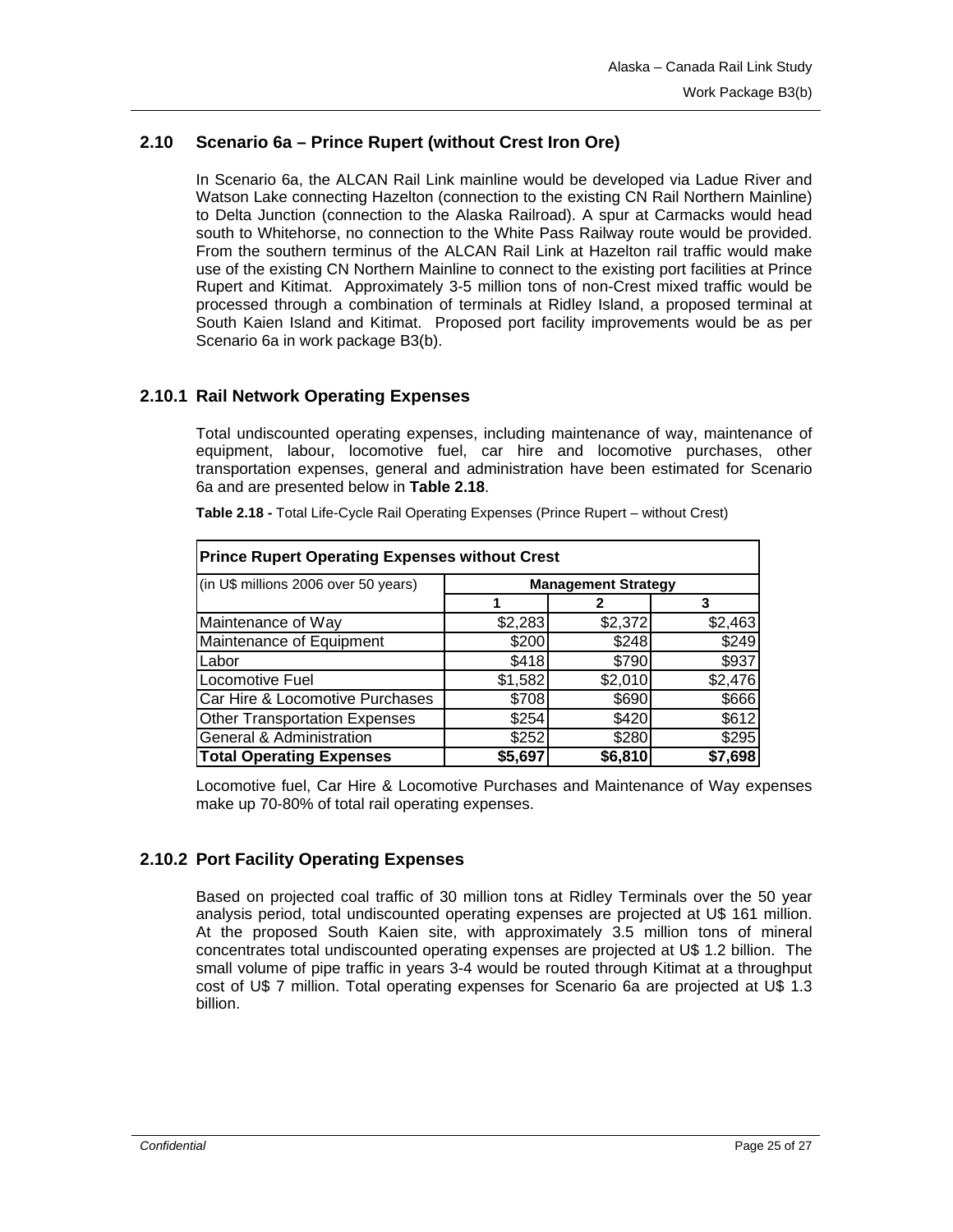# **2.10.3 Operating Expense Summary**

The analysis of Scenario 6a projects undiscounted life-cycle operating expenses at U\$ 7.0-9.0 billion.

**Table 2.19 –** Total Estimated Undiscounted Life-Cycle Operating Expenses (Prince Rupert – without Crest)

|                                      | Estimated Undiscounted Life-Cycle Operating Expenses |                       |                       |  |  |  |
|--------------------------------------|------------------------------------------------------|-----------------------|-----------------------|--|--|--|
| Prince Rupert (without Crest)        | Management Strategy 1                                | Management Strategy 2 | Management Strategy 3 |  |  |  |
|                                      | (U\$ millions)                                       | (U\$ millions)        | (U\$ millions)        |  |  |  |
| <b>Rail Network Operations</b>       |                                                      |                       |                       |  |  |  |
| Maintenance of Way                   | \$2,283                                              | \$2,372               | \$2,463               |  |  |  |
| Maintenance of Equipment             | \$200                                                | \$248                 | \$249                 |  |  |  |
| Labor                                | \$418                                                | \$790                 | \$937                 |  |  |  |
| Locomotive Fuel                      | \$1,582                                              | \$2,010               | \$2,476               |  |  |  |
| Car Hire & Locomotive Purchase       | \$708                                                | \$690                 | \$666                 |  |  |  |
| <b>Other Transportation Expenses</b> | \$254                                                | \$420                 | \$612                 |  |  |  |
| General & Administration             | \$252                                                | \$280                 | \$295                 |  |  |  |
| <b>Sub Total</b>                     | \$5,697                                              | \$6,810               | \$7,698               |  |  |  |
| Port Facility Operations             |                                                      |                       |                       |  |  |  |
| Expanded Ridley (Coal/Iron Ore)      |                                                      | \$161                 |                       |  |  |  |
| South Kaien (Minerals)               |                                                      |                       |                       |  |  |  |
| + Kitimat (Pipe)                     |                                                      | \$1,166               |                       |  |  |  |
| <b>Sub Total</b>                     |                                                      | \$1,327               |                       |  |  |  |
| <b>Total Operating Expenses</b>      | \$7,024                                              | \$8,137               | \$9,025               |  |  |  |